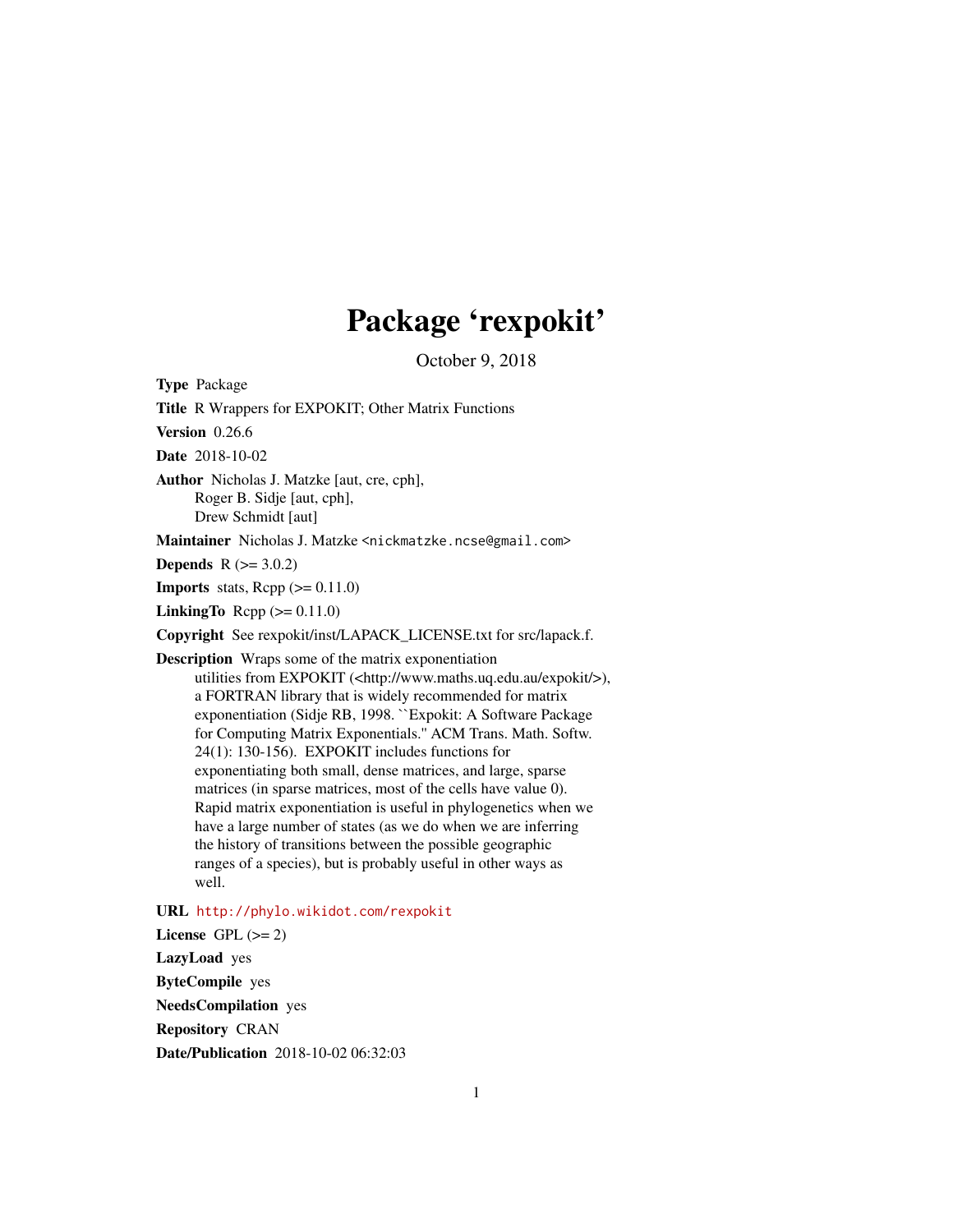## <span id="page-1-0"></span>R topics documented:

| Index | 29 |
|-------|----|
|       |    |

rexpokit-package *Matrix exponentiation with EXPOKIT in R*

#### **Description**

Matrix exponentiation with EXPOKIT in R

#### Details

| Package:  | rexpokit    |
|-----------|-------------|
| Type:     | Package     |
| Version:  | 0.26.5      |
| Date:     | 2018-09-30  |
| License:  | $GPL (= 2)$ |
| LazyLoad: | yes         |

This package wraps some of the matrix exponentiation utilities from EXPOKIT ([http://www.](http://www.maths.uq.edu.au/expokit/) [maths.uq.edu.au/expokit/](http://www.maths.uq.edu.au/expokit/)), a FORTRAN library that is widely recommended for fast matrix exponentiation (Sidje RB, 1998. "Expokit: A Software Package for Computing Matrix Exponentials." *ACM Trans. Math. Softw.* 24(1): 130-156).

The FORTRAN package was developed by Roger B. Sidje, see [http://www.maths.uq.edu.au/](http://www.maths.uq.edu.au/expokit/) [expokit/](http://www.maths.uq.edu.au/expokit/). Nicholas J. Matzke adapted the package for use with R and wrote the R interface. Permission to distribute the EXPOKIT source under GPL was obtained from Roger B. Sidje.

EXPOKIT includes functions for exponentiating both small, dense matrices, and large, sparse matrices (in sparse matrices, most of the cells have value 0). Rapid matrix exponentiation is useful in phylogenetics when we have a large number of states (as we do when we are inferring the history of transitions between the possible geographic ranges of a species), but is probably useful in other ways as well.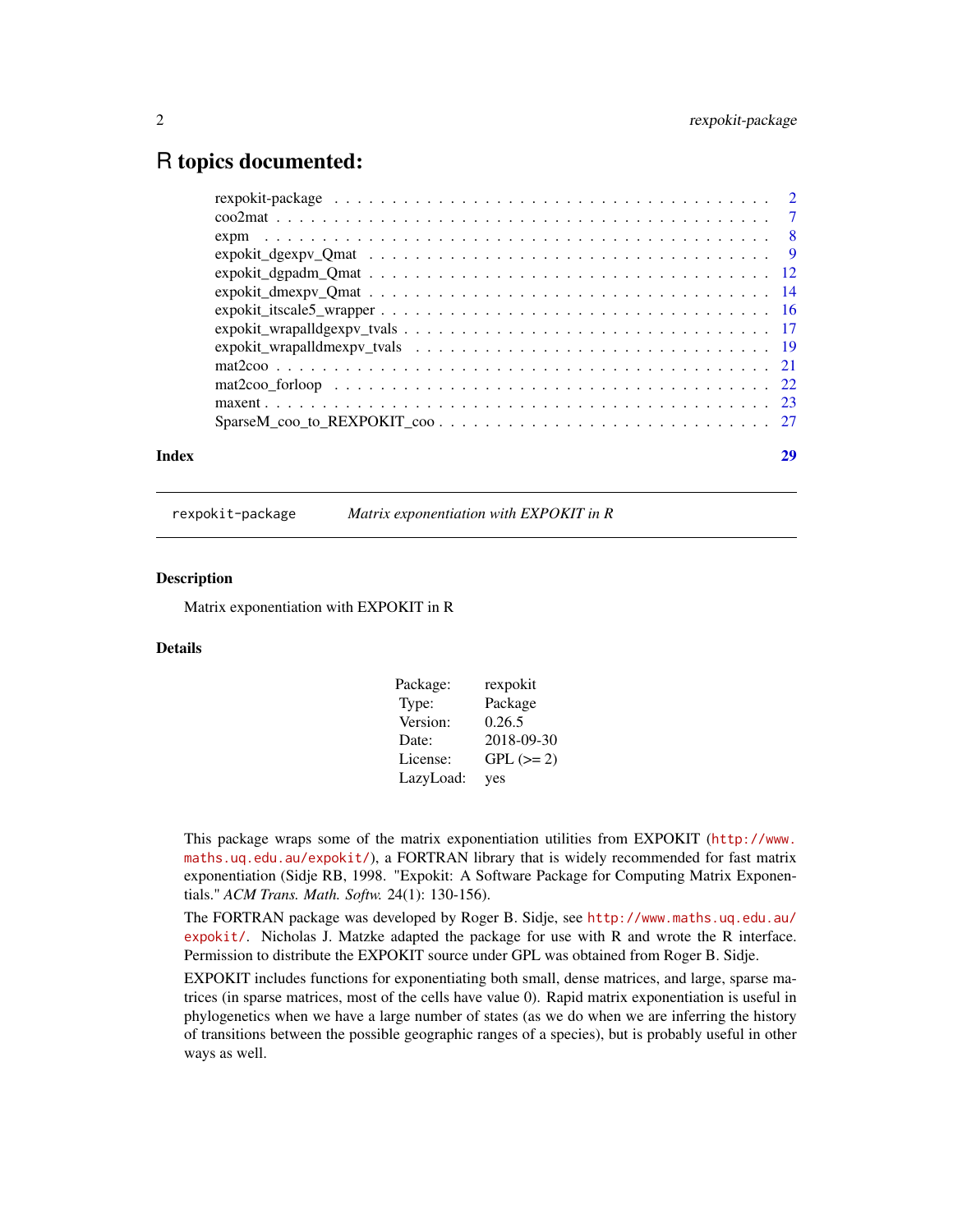#### Help

For help with rexpokit or BioGeoBEARS, see (1) the PhyloWiki websites for rexpokit and Bio-GeoBEARS (<http://phylo.wikidot.com/rexpokit>, <http://phylo.wikidot.com/biogeobears>) and (2) the BioGeoBEARS Google Group (<https://groups.google.com/forum/#!forum/biogeobears>). Minor updates may get posted first to the rexpokit GitHub repository ([https://github.com/](https://github.com/nmatzke/rexpokit) [nmatzke/rexpokit](https://github.com/nmatzke/rexpokit))

### Background

Various messages on discussion boards have asked whether or not there is an R package that uses EXPOKIT. There are only two as of this writing (January 2013) – diversitree and ctarma. However, diversitree's usage is nested deeply in a series of dynamic functions and integrated with additional libraries (e.g. deSolve) and so is very difficult to extract for general usage, and ctarma implements only ZEXPM via ctarma::zexpm. Niels Richard Hansen <Niels.R.Hansen@math.ku.dk> is also working on an implementation of certain EXPOKIT functions.

(See the additional notes file in the package "inst" directory, EXPOKIT\_For\_Dummies\_notes\_v1.txt for additional notes on wrappers for EXPOKIT in Python etc.)

As it turns out, the EXPOKIT documentation and code is far from trivial to figure out, since the code as published does not run "out of the box" – in particular, the  $Q$  transition matrix ("matvec"), which is the major input into an exponentiation algorithm, is not input directly, but rather via another function, which requires the user to put together some FORTRAN code to do this and make a wrapper for the core function. I couldn't figure it out in a short amount of time, but Stephen Smith did for his "LAGRANGE" biogeography package, so I copied and modified this chunk of his code to get started.

#### Installation hints

Installing rexpokit from source will require a gfortran compiler to convert the FORTRAN code files in /src  $(*.f)$  to object files  $(*.o)$ , and  $g++$  to compile and link the C++ wrapper. rexpokit was developed on an Intel Mac running OS X 10.7. I (NJM, 2013) successfully compiled it using g++ and gfortran from (gcc version 4.2.1). (Update 2017-08-13: repeated with gccgfortran version 7.1.0.)

### **Citation**

This code was developed for the following publications. Please cite if used:

Matzke, Nicholas J. (2014). "Model Selection in Historical Biogeography Reveals that Founderevent Speciation is a Crucial Process in Island Clades." *Systematic Biology*, 63(6), 951-970. [http:](http://dx.doi.org/10.1093/sysbio/syu056) [//dx.doi.org/10.1093/sysbio/syu056](http://dx.doi.org/10.1093/sysbio/syu056)

Matzke, Nicholas J. (2013). "Probabilistic historical biogeography: new models for founder-event speciation, imperfect detection, and fossils allow improved accuracy and model-testing." *Frontiers of Biogeography*, 5(4), 242-248. <http://escholarship.org/uc/item/44j7n141>

Matzke, Nicholas J. (2012). "Founder-event speciation in BioGeoBEARS package dramatically improves likelihoods and alters parameter inference in Dispersal-Extinction-Cladogenesis (DEC) analyses." *Frontiers of Biogeography* 4(suppl. 1): 210. Link to abstract and PDF of poster: [http://](http://phylo.wikidot.com/matzke-2013-international-biogeography-society-poster) [phylo.wikidot.com/matzke-2013-international-biogeography-society-poster](http://phylo.wikidot.com/matzke-2013-international-biogeography-society-poster). (Poster abstract published in the Conference Program and Abstracts of the International Biogeography Society 6th Biannual Meeting, Miami, Florida. Poster Session P10: Historical and Paleo-Biogeography. Poster 129B. January 11, 2013.)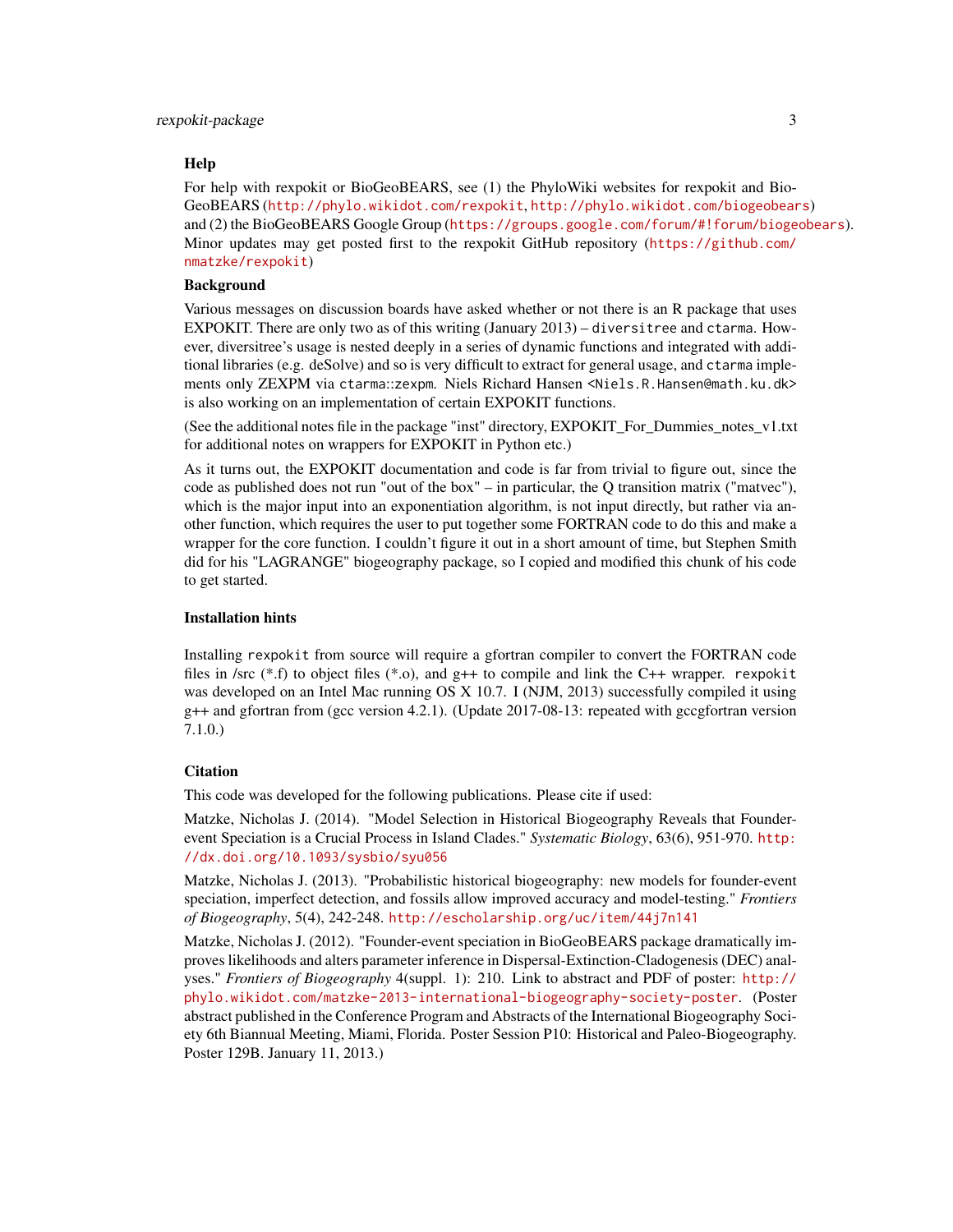Please also cite Sidje (1998).

#### Acknowledgements/sources

1. Niels Richard Hansen <Niels.R.Hansen@math.ku.dk> helped greatly with the initial setup of the package. See his expoRkit for another R implementation of EXPOKIT routines.

2. EXPOKIT, original FORTRAN package, by Roger B. Sidje <rbs@maths.uq.edu.au>, Department of Mathematics, University of Queensland, Brisbane, QLD-4072, Australia, (c) 1996-2013 All Rights Reserved

Sidje has given permission to include EXPOKIT code in this R package under the usual GPL license for CRAN R packages. For the full EXPOKIT copyright and license, see expokit\_copyright.txt under inst/notes.

3. Revisions for version 0.26, which fixed many issues with warnings about obsolescence in F77 code, were aided by email help/discussions with: Kurt Hornik, Doug Nychka, Marcello Chiodi, Meabh McCurdy. Also, thanks to these incredibly helpful websites: "On-Line Fortran F77 - F90 Converter" (<https://www.fortran.uk/plusfortonline.php>), "Building and checking R source packages for Windows" (<https://win-builder.r-project.org/>), "Modernizing Old Fortran" (<http://fortranwiki.org/fortran/show/Modernizing+Old+Fortran>), "Registering the C++ and FORTRAN calls" ([https://stat.ethz.ch/pipermail/r-devel/2017-February/073755.](https://stat.ethz.ch/pipermail/r-devel/2017-February/073755.html) [html](https://stat.ethz.ch/pipermail/r-devel/2017-February/073755.html))

EXPOKIT was published by Sidje in: Sidje RB (1998). "Expokit. A Software Package for Computing Matrix Exponentials." *ACM-Transactions on Mathematical Software*, 24(1):130-156. <http://tinyurl.com/bwa87rq>

4. A small amount of C++ code wrapping EXPOKIT was modified from a file in LAGRANGE, C++ version by Stephen Smith: <http://code.google.com/p/lagrange/> <https://github.com/blackrim/lagrange>

Specifically:

```
* RateMatrix.cpp
*
* Created on: Aug 14, 2009
* Author: smitty
*
```
...and the my\_\*.f wrappers for the EXPOKIT \*.f code files.

5. Also copied in part (to get the .h file) from:

Python package "Pyprop": <http://code.google.com/p/pyprop/> (old URL) pyprop.googlecode.com/svn/trunk/core/krylov/expokit/expokitpropagator.cpp (old URL) www.koders.com/python/fidCA95B5A4B2FB77455A72B8A361CF684FFE48F4DC.aspx?s=fourier+transform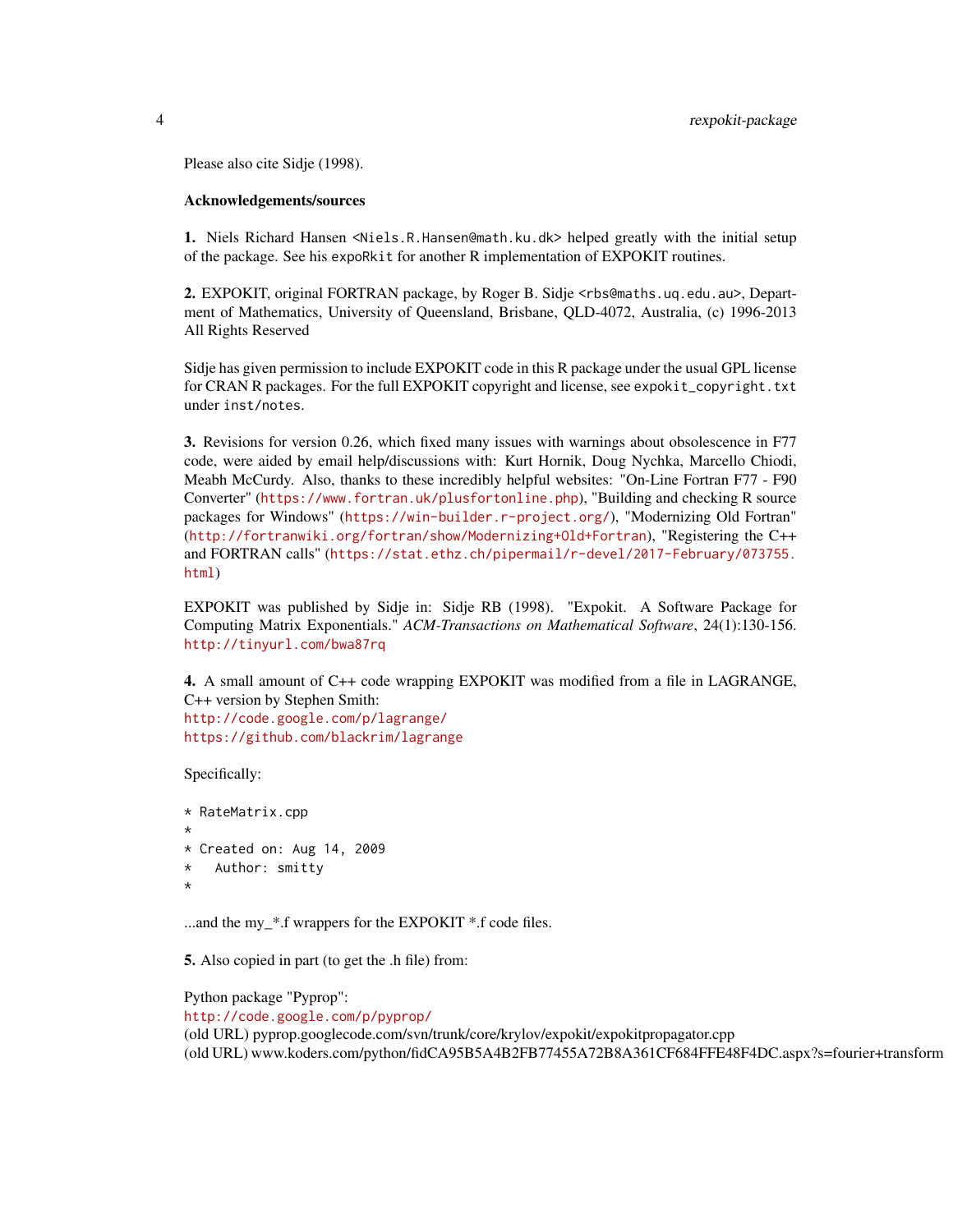### rexpokit-package 5

Specifically: pyprop/core/krylov/expokit/f2c/expokit.h

6. The EXPOKIT FORTRAN package is available at: <http://www.maths.uq.edu.au/expokit/>

Copyright: <http://www.maths.uq.edu.au/expokit/copyright> ...or... expokit\_copyright.txt in this install (see package "inst" directory)

#### Author(s)

Nicholas J. Matzke <nickmatzke.ncse@gmail.com>, Roger B. Sidje <roger.b.sidje@ua.edu>, Drew Schmidt <schmidt@math.utk.edu>

### References

<http://www.maths.uq.edu.au/expokit/> <http://www.maths.uq.edu.au/expokit/copyright>

Matzke, Nicholas J. (2014). "Model Selection in Historical Biogeography Reveals that Founderevent Speciation is a Crucial Process in Island Clades." *Systematic Biology*, 63(6), 951-970. [http:](http://dx.doi.org/10.1093/sysbio/syu056) [//dx.doi.org/10.1093/sysbio/syu056](http://dx.doi.org/10.1093/sysbio/syu056)

Matzke, Nicholas J. (2013). "Probabilistic historical biogeography: new models for founder-event speciation, imperfect detection, and fossils allow improved accuracy and model-testing." *Frontiers of Biogeography*, 5(4), 242-248. <http://escholarship.org/uc/item/44j7n141>

Matzke N (2012). "Founder-event speciation in BioGeoBEARS package dramatically improves likelihoods and alters parameter inference in Dispersal-Extinction-Cladogenesis (DEC) analyses." Frontiers of Biogeography, \*4\*(suppl. 1), pp. 210. ISSN 1948-6596, Poster abstract published in the Conference Program and Abstracts of the International Biogeography Society 6th Biannual Meeting, Miami, Florida. Poster Session P10: Historical and Paleo-Biogeography. Poster 129B. January 11, 2013, <URL: <http://phylo.wikidot.com/matzke-2013-international-biogeography-society-poster>>.

Sidje RB (1998). "Expokit. A Software Package for Computing Matrix Exponentials." \_ACM Trans. Math. Softw.\_, \*24\*(1), pp. 130-156. <URL: http://dx.doi.org/10.1145/285861.285868>, <URL: <http://dl.acm.org/citation.cfm?id=285868>>.

Eddelbuettel D and Francois R (2011). "Rcpp: Seamless R and C++ Integration." \_Journal of Statistical Software<sub>,</sub> \*40\*(8), pp. 1-18. ISSN 1548-7660, See also: <URL: http://cran.r-project.org/web/packages/Rcpp/vignettes introduction.pdf>, <URL: http://cran.r-project.org/web/packages/Rcpp/index.html>. , <URL: [http:](http://www.jstatsoft.org/v40/i08) [//www.jstatsoft.org/v40/i08](http://www.jstatsoft.org/v40/i08)>.

Moler C and Loan CV (2003). "Nineteen dubious ways to compute the exponential of a matrix, twenty-five years later." \_SIAM review\_, \*45\*(1), pp. 3-49. <URL: [http://epubs.siam.org/](http://epubs.siam.org/doi/10.1137/S00361445024180) [doi/10.1137/S00361445024180](http://epubs.siam.org/doi/10.1137/S00361445024180)>.

Foster PG (2001). "The Idiot's Guide to the Zen of Likelihood in a Nutshell in Seven Days for Dummies, Unleashed." Online PDF, widely copied, <URL: [http://www.bioinf.org/molsys/](http://www.bioinf.org/molsys/data/idiots.pdf) [data/idiots.pdf](http://www.bioinf.org/molsys/data/idiots.pdf)>.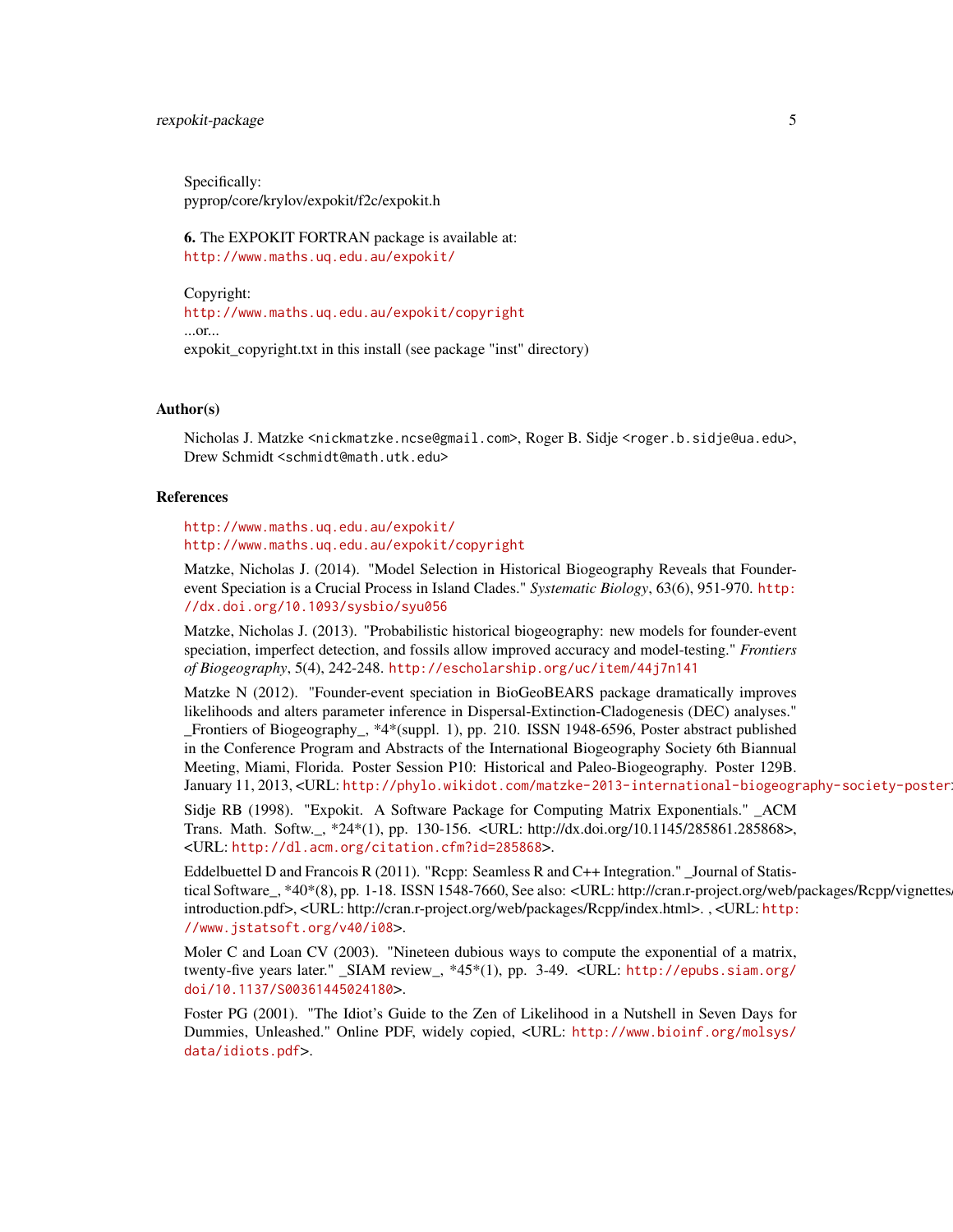#### <span id="page-5-0"></span>See Also

expoRkit [expokit\\_wrapalldmexpv\\_tvals](#page-18-1)

### Examples

# Example code # For background and basic principles, see rexpokit/notes/EXPOKIT\_For\_Dummies\_notes\_v1.txt

```
library(rexpokit)
```

```
# Make a square instantaneous rate matrix (Q matrix)
# This matrix is taken from Peter Foster's (2001) "The Idiot's Guide
# to the Zen of Likelihood in a Nutshell in Seven Days for Dummies,
# Unleashed" at:
# \url{http://www.bioinf.org/molsys/data/idiots.pdf}
#
# The Q matrix includes the stationary base freqencies, which Pmat
# converges to as t becomes large.
Qmat = matrix(c(-1.218, 0.504, 0.336, 0.378, 0.126, -0.882, 0.252, 0.504,
0.168, 0.504, -1.05, 0.378, 0.126, 0.672, 0.252, -1.05), nrow=4, byrow=TRUE)
# Make a series of t values
tvals = c(0.001, 0.005, 0.01, 0.05, 0.1, 0.5, 1, 2, 5, 14)
# Exponentiate each with EXPOKIT's dgpadm (good for small dense matrices)
for (t in tvals)
{
Pmat = expokit_dgpadm_Qmat(Qmat=Qmat, t=t, transpose_needed=TRUE)
cat("\n\cdot\cdot\cdot", t, "\n", sep="")
print(Pmat)
}
# Exponentiate each with EXPOKIT's dmexpv (should be fast for large sparse matrices)
for (t in tvals)
{
Pmat = expokit_dmexpv_Qmat(Qmat=Qmat, t=t, transpose_needed=TRUE)
cat("\\n\\nTime=", t, "\\n", sep="")print(Pmat)
}
# DMEXPV and DGEXPV are designed for large, sparse Q matrices (sparse = lots of zeros).
# DMEXPV is specifically designed for Markov chains and so may be slower, but more accurate.
# DMEXPV, single t-value
expokit_wrapalldmexpv_tvals(Qmat=Qmat, tvals=tvals[1], transpose_needed=TRUE)
expokit_wrapalldmexpv_tvals(Qmat=Qmat, tvals=2)
# DGEXPV, single t-value
expokit_wrapalldgexpv_tvals(Qmat=Qmat, tvals=tvals[1], transpose_needed=TRUE)
expokit_wrapalldgexpv_tvals(Qmat=Qmat, tvals=2)
# These functions runs the for-loop itself (sadly, we could not get mapply() to work
```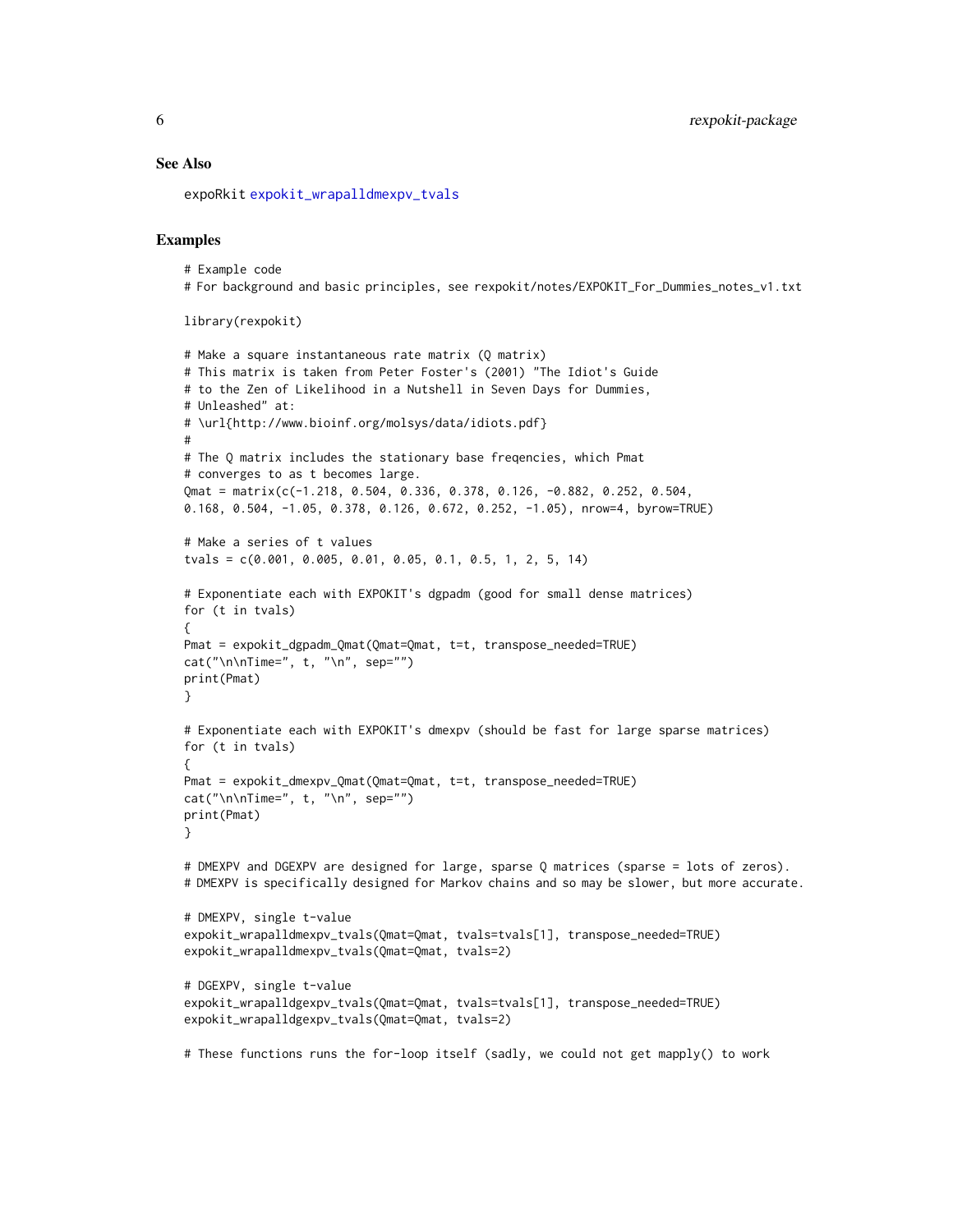#### <span id="page-6-0"></span> $\sim$   $\sim$  7

```
# on a function that calls dmexpv/dgexpv), returning a list of probability matrices.
# DMEXPV functions
list_of_P_matrices_dmexpv = expokit_wrapalldmexpv_tvals(Qmat=Qmat,
tvals=tvals, transpose_needed=TRUE)
list_of_P_matrices_dmexpv
# DGEXPV functions
list_of_P_matrices_dgexpv = expokit_wrapalldgexpv_tvals(Qmat=Qmat,
tvals=tvals, transpose_needed=TRUE)
list_of_P_matrices_dgexpv
# Check if there are differences in the results (might only happen for large problems)
cat("\n")
cat("Differences between dmexpv and dgexpv\n")
for (i in 1:length(list_of_P_matrices_dmexpv))
{
diffs = list_of_P_matrices_dmexpv[[i]] - list_of_P_matrices_dgexpv[[i]]
print(diffs)
cat("\n")
}
```
#### coo2mat *Convert a COO-formated matrix to standard square format*

### Description

EXPOKIT's dmexp-type functions deal with sparse matrices. These have a lot of zeros, and thus can be compressed into COO (coordinated list) format, which is described here:

#### Usage

```
coo2mat(coomat,
 n = max(max(coomat[, 1]), max(coomat[, 2]),
 transpose_needed = FALSE)
```
#### Arguments

| coomat | a 3-column matrix or data.frame (basically cbind(ia, ja, a)) |  |  |  |  |  |  |  |  |
|--------|--------------------------------------------------------------|--|--|--|--|--|--|--|--|
|--------|--------------------------------------------------------------|--|--|--|--|--|--|--|--|

n the order of the matrix

transpose\_needed

If TRUE (default), matrix will be transposed (apparently EXPOKIT needs the input matrix to be transposed compared to normal)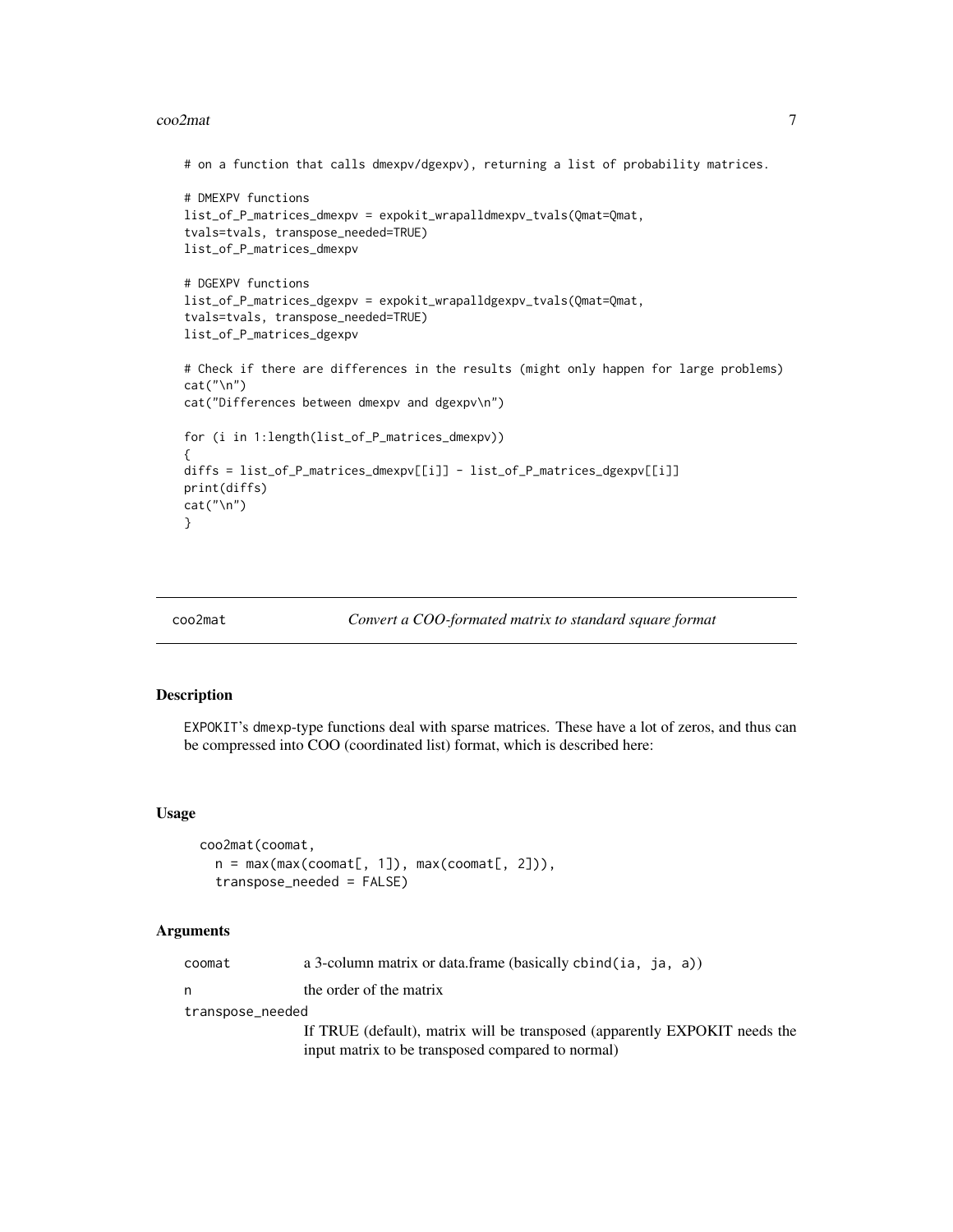### <span id="page-7-0"></span>Details

```
http://en.wikipedia.org/wiki/Sparse_matrix#Coordinate_list_.28COO.29
```
In EXPOKIT and its wrapper functions, a COO-formated matrix is input as 3 vectors (first two integer, the third double):

ia = row number ja = column number  $a =$  value of that cell in the matrix (skipping 0 cells)

This function takes a 3-column matrix or data.frame (basically cbind(ia, ja, a)) and the order of the matrix,  $n(n =$  the order of the matrix, i.e. number of rows/columns) and converts back to standard square format.

### Value

outmat

### Author(s)

Nicholas J. Matzke <nickmatzke.ncse@gmail.com>

#### Examples

```
# Example use:
ia = c(1, 1, 1, 1, 2, 2, 2, 2, 3, 3, 3, 4, 4, 4, 4)ja = c(1, 2, 3, 4, 1, 2, 3, 4, 1, 2, 3, 4, 1, 2, 3, 4)
a = c(-1.218, 0.126, 0.168, 0.126, 0.504, -0.882, 0.504,0.672, 0.336, 0.252, -1.050, 0.252, 0.378, 0.504, 0.378, -1.050)
coomat = cbind(ia, ja, a)
print(coomat)
n = 4Qmat = coo2mat(coomat, n)
print(Qmat)
```
expm *Simple Interface*

### Description

A simple interface for matrix exponentiation, similar to that found in the Matrix package.

#### Usage

 $expm(x, t=1)$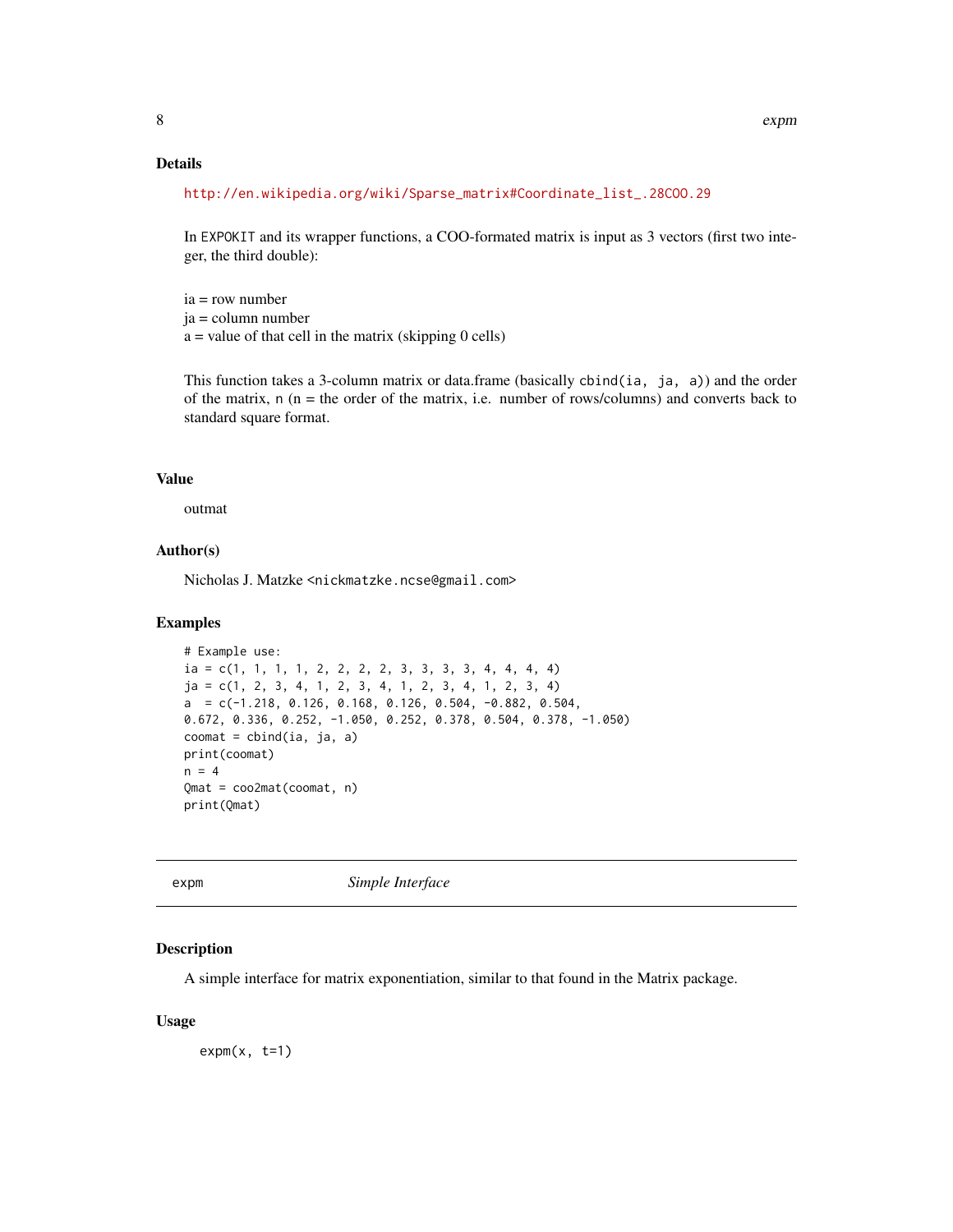#### <span id="page-8-0"></span>**Arguments**

| A square matrix.                                           |
|------------------------------------------------------------|
| Time value; see details section below. Default value is 1. |

### Details

This routine computes  $exp(t * x)$ , where t in a single numeric value, and x is a square matrix and  $exp(t * x)$ . refers to the matrix exponential. Formally, the matrix exponential is given by the power series:

 $expm(x) = x/1! + x^2/2! + x^3/3! + ...$ 

where the powers on the matrix correspond to matrix-matrix multiplications.

expm() directly computes the matrix exponential of a dense matrix. The implementation uses an order 6 Pade' approximation with a scaling-and-squaring technique.

### Value

The matrix exponential.

### Author(s)

Drew Schmidt <schmidt@math.utk.edu>

#### References

Sidje RB (1998). "Expokit. A Software Package for Computing Matrix Exponentials." \_ACM Trans. Math. Softw.\_, \*24\*(1), pp. 130-156. <URL: http://dx.doi.org/10.1145/285861.285868>, <URL: <http://dl.acm.org/citation.cfm?id=285868>>.

#### Examples

```
# Example use:
x <- matrix(1:25, nrow=5)/100
```
expm(x)

<span id="page-8-1"></span>expokit\_dgexpv\_Qmat *EXPOKIT dgexpv matrix exponentiation on Q matrix*

#### Description

This function converts a matrix to COO format and exponentiates it via the EXPOKIT dgexpv function (designed for sparse matrices) and wrapper functions wrapalldgexpv\_ around dgexpv.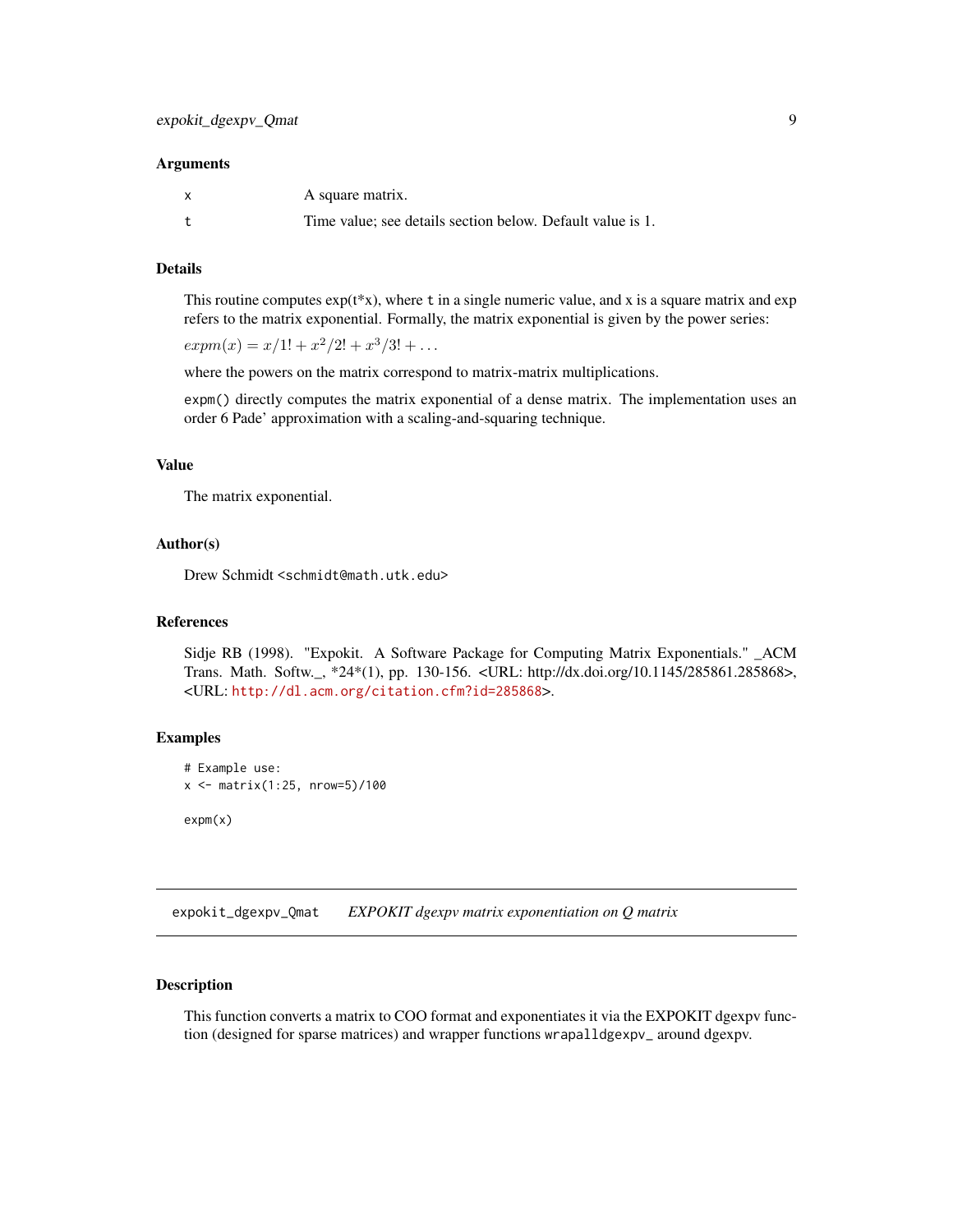## <span id="page-9-0"></span>Usage

```
expokit_dgexpv_Qmat(Qmat = NULL, t = 2.1,
 inputprobs_for_fast = NULL, transpose_needed = TRUE,
 transform_to_coo_TF = TRUE, coo_n = NULL, anorm = NULL,
 check_for_0_rows = TRUE)
```
### Arguments

| Qmat                | an input Q transition matrix                                                                                                                                                                                                                                                                                                                    |
|---------------------|-------------------------------------------------------------------------------------------------------------------------------------------------------------------------------------------------------------------------------------------------------------------------------------------------------------------------------------------------|
| t                   | a time value to exponentiate by                                                                                                                                                                                                                                                                                                                 |
| inputprobs_for_fast |                                                                                                                                                                                                                                                                                                                                                 |
|                     | If NULL (default), the full probability matrix (Pmat) is returned. However, the<br>full speed of EXPOKIT on sparse matrices will be exploited if inputprobs_for_fast=c(starting<br>probabilities). In this case these starting probabilities are input to myDMEXPV di-<br>rectly, as v, and w, the output probabilities, are returned.          |
| transpose_needed    |                                                                                                                                                                                                                                                                                                                                                 |
|                     | If TRUE (default), matrix will be transposed (apparently EXPOKIT needs the<br>input matrix to be transposed compared to normal)                                                                                                                                                                                                                 |
| transform_to_coo_TF |                                                                                                                                                                                                                                                                                                                                                 |
|                     | Should the matrix be transposed to COO? COO format is required for EXPOKIT's<br>sparse-matrix functions (like dmexpv and unlike the padm-related functions.<br>Default TRUE; if FALSE, user must put a COO-formated matrix in Qmat. Sup-<br>plying the coo matrix is probably faster for repeated calculations on large matri-<br>ces.          |
| coo_n               | If a COO matrix is input, $\cos_2 n$ specified the order (# rows, equals # columns)<br>of the matrix.                                                                                                                                                                                                                                           |
| anorm               | dgexpv requires an initial guess at the norm of the matrix. Using the R func-<br>tion norm might get slow with large matrices. If so, the user can input a guess<br>manually (Lagrange seems to just use 1 or 0, if I recall correctly).                                                                                                        |
| check_for_0_rows    |                                                                                                                                                                                                                                                                                                                                                 |
|                     | If TRUE or a numeric value, the input Qmat is checked for all-zero rows, since<br>these will crash the FORTRAN wrapalldmexpv function. A small nonzero<br>value set to check_for_0_rows or the default (0.0000000000001) is input to off-<br>diagonal cells in the row (and the diagonal value is normalized), which should<br>fix the problem. |
|                     |                                                                                                                                                                                                                                                                                                                                                 |

### Details

NOTE: DGEXPV vs. DMEXPV. According to the EXPOKIT documentation, DGEXPV should be faster than DMEXPV, however DMEXPV runs an accuracy check appropriate for Markov chains, which is not done in DGEXPV.

### From EXPOKIT:

- \* The method used is based on Krylov subspace projection
- \* techniques and the matrix under consideration interacts only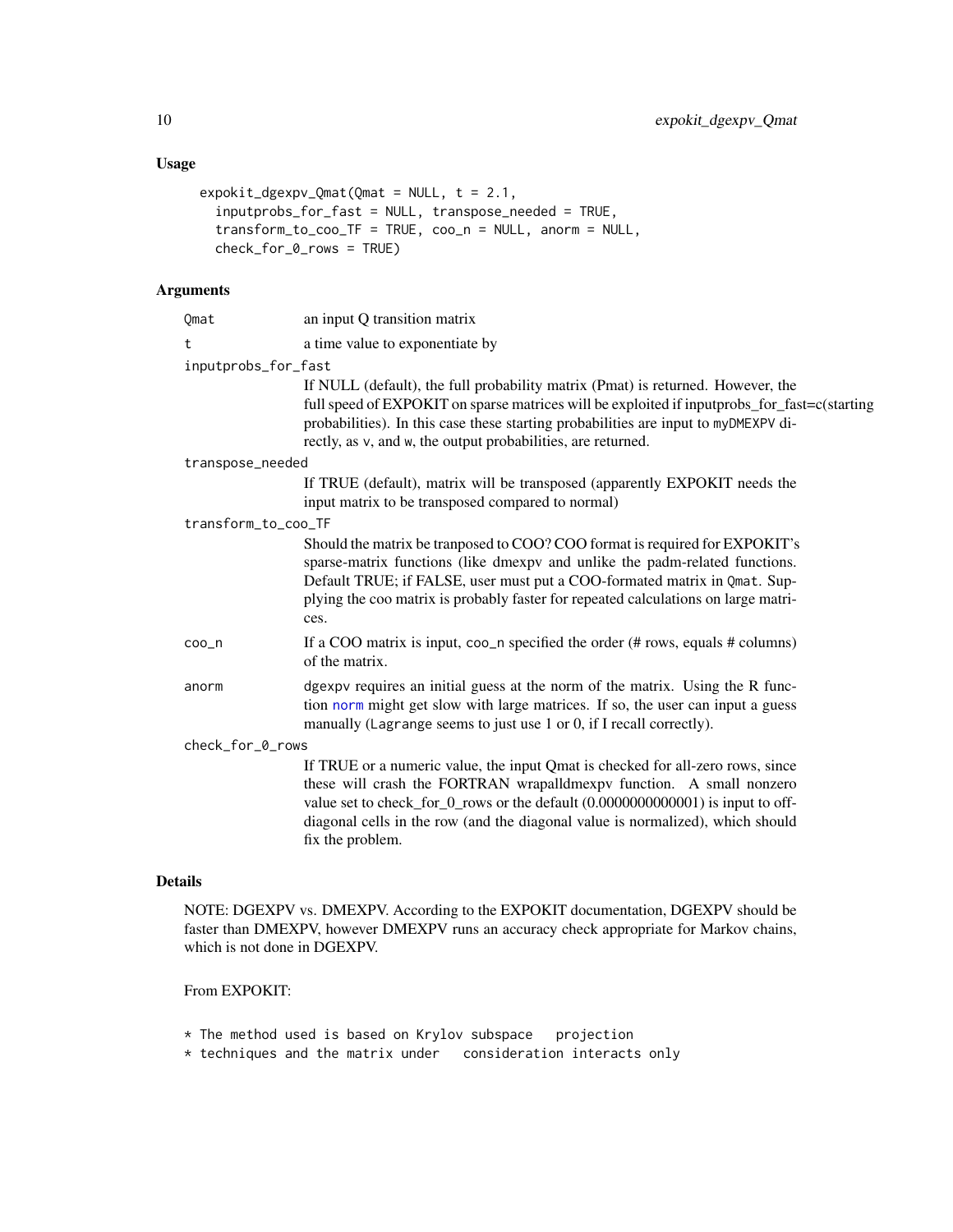```
* via the external routine 'matvec' performing the matrix-vector
* product (matrix-free method).
*
* This [DMEXPV, not DGEXPV -- NJM] is a customised version for Markov Chains. This means that a
   check is done within this code to ensure that the resulting vector
* w is a probability vector, i.e., w must have all its components
* in [0,1], with sum equal to 1. This check is done at some expense
* and the user may try DGEXPV which is cheaper since it ignores
* probability constraints.
```
I (NJM) have not noticed a difference between the outputs of these two functions, but it might occur with large matrices.

COO (coordinated list) format is a compressed format that is required for EXPOKIT's sparse-matrix functions (like dgexpv and unlike EXPOKIT's padm-related functions. COO format is described here:

[http://en.wikipedia.org/wiki/Sparse\\_matrix#Coordinate\\_list\\_.28COO.29](http://en.wikipedia.org/wiki/Sparse_matrix#Coordinate_list_.28COO.29)

If Qmat is NULL (default), a default matrix is input.

#### Value

tmpoutmat the output matrix. wrapalldgexpv\_ produces additional output relating to accuracy of the output matrix etc.; these can be by a direct call of dgexpv.

#### Author(s)

Nicholas J. Matzke <nickmatzke.ncse@gmail.com> and Drew Schmidt <schmidt@math.utk.edu>

#### See Also

[mat2coo](#page-20-1) [expokit\\_wrapalldgexpv\\_tvals](#page-16-1)

#### Examples

```
# Example:
# Make a square instantaneous rate matrix (Q matrix)
# This matrix is taken from Peter Foster's (2001) "The Idiot's Guide
# to the Zen of Likelihood in a Nutshell in Seven Days for Dummies,
# Unleashed" at:
# \url{http://www.bioinf.org/molsys/data/idiots.pdf}
#
# The Q matrix includes the stationary base freqencies, which Pmat
# converges to as t becomes large.
Qmat = matrix(c(-1.218, 0.504, 0.336, 0.378, 0.126, -0.882, 0.252, 0.504, 0.168,
0.504, -1.05, 0.378, 0.126, 0.672, 0.252, -1.05), nrow=4, byrow=TRUE)
```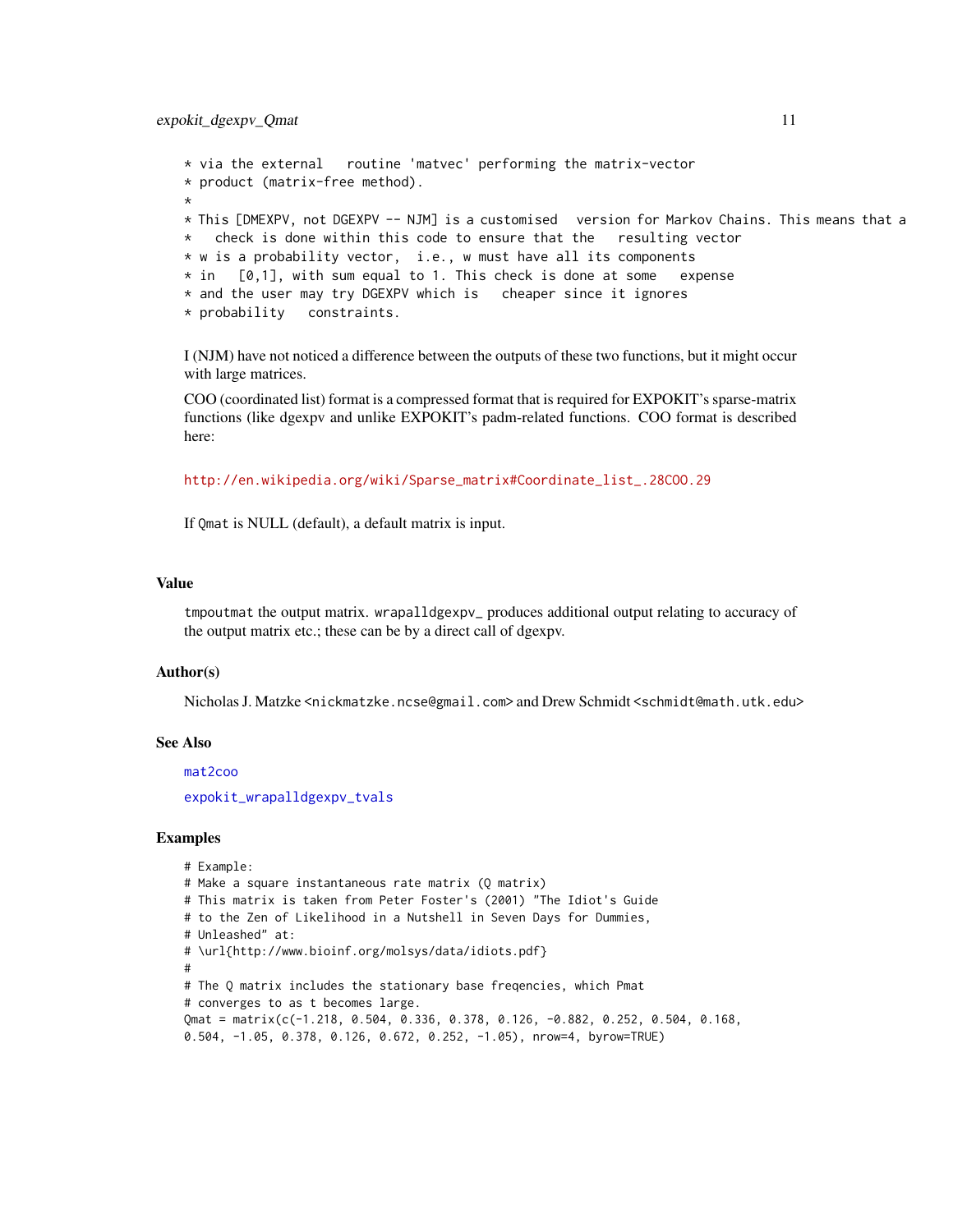```
# Make a series of t values
tvals = c(0.001, 0.005, 0.01, 0.05, 0.1, 0.5, 1, 2, 5, 14)
# Exponentiate each with EXPOKIT's dgexpv (should be fast for large sparse matrices)
for (t in tvals)
{
Pmat = expokit_dgexpv_Qmat(Qmat=Qmat, t=t, transpose_needed=TRUE)
cat("\\n\\nTime=", t, "\\n", sep="")print(Pmat)
}
# DMEXPV and DGEXPV are designed for large, sparse Q matrices (sparse = lots of zeros).
# DMEXPV is specifically designed for Markov chains and so may be slower, but more accurate.
# DGEXPV, single t-value
expokit_wrapalldgexpv_tvals(Qmat=Qmat, tvals=tvals[1], transpose_needed=TRUE)
expokit_wrapalldgexpv_tvals(Qmat=Qmat, tvals=2)
# This function runs the for-loop itself (sadly, we could not get mapply() to work
# on a function that calls dmexpv/dgexpv), returning a list of probability matrices.
# DGEXPV functions
list_of_P_matrices_dgexpv = expokit_wrapalldgexpv_tvals(Qmat=Qmat,
tvals=tvals, transpose_needed=TRUE)
list_of_P_matrices_dgexpv
```
expokit\_dgpadm\_Qmat *EXPOKIT dgpadm matrix exponentiation on Q matrix*

### Description

This function exponentiates a matrix via the EXPOKIT padm function (designed for small dense matrices) and wrapper function wrapalldgpadm\_ around dmexpv.

### Usage

```
expokit_dgpadm_Qmat(Qmat = NULL, t = 2.1,
  transpose_needed = TRUE)
```
#### Arguments

| Omat             | an input O transition matrix                                                                                                    |
|------------------|---------------------------------------------------------------------------------------------------------------------------------|
|                  | one or more time values to exponentiate by                                                                                      |
| transpose_needed |                                                                                                                                 |
|                  | If TRUE (default), matrix will be transposed (apparently EXPOKIT needs the<br>input matrix to be transposed compared to normal) |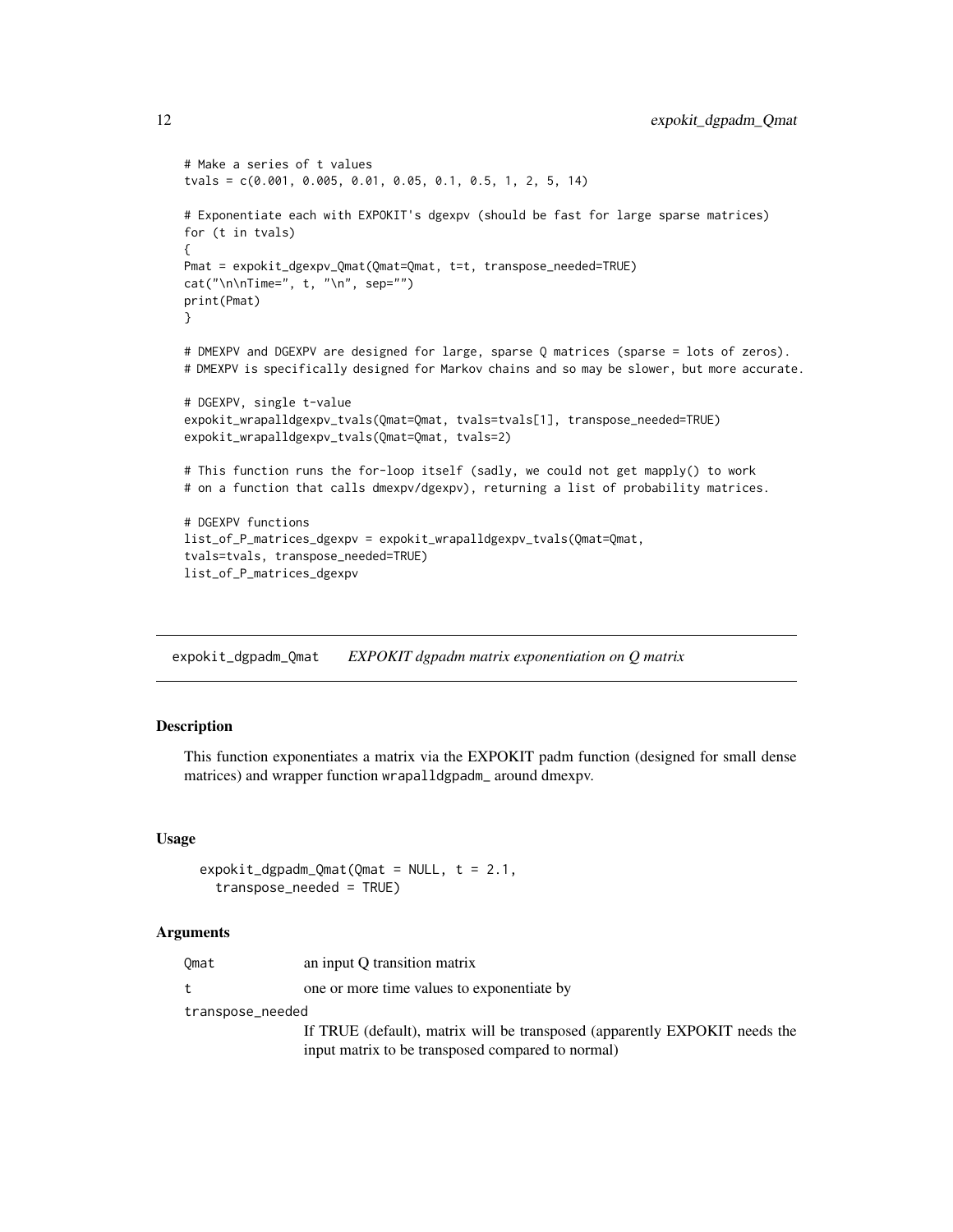### <span id="page-12-0"></span>**Details**

From EXPOKIT:

```
* Computes exp(t*H), the matrix exponential of a general matrix in
* full, using the irreducible rational Pade approximation to the
* exponential function exp(x) = r(x) = (+/-)( I + 2*(q(x)/p(x)) ),
* combined with scaling-and-squaring.
```
If Qmat is NULL (default), a default matrix is input.

#### Value

tmpoutmat the output matrix. wrapalldmexpv\_ produces additional output relating to accuracy of the output matrix etc.; these can be obtained by a direct call of wrapalldmexpv\_.

#### Author(s)

Nicholas J. Matzke <nickmatzke.ncse@gmail.com> and Drew Schmidt <schmidt@math.utk.edu>

### See Also

[mat2coo](#page-20-1)

#### Examples

```
# Example:
# Make a square instantaneous rate matrix (Q matrix)
# This matrix is taken from Peter Foster's (2001) "The Idiot's Guide
# to the Zen of Likelihood in a Nutshell in Seven Days for Dummies,
# Unleashed" at:
# \url{http://www.bioinf.org/molsys/data/idiots.pdf}
#
# The Q matrix includes the stationary base freqencies, which Pmat
# converges to as t becomes large.
Qmat = matrix(c(-1.218, 0.504, 0.336, 0.378, 0.126, -0.882, 0.252, 0.504, 0.168,
0.504, -1.05, 0.378, 0.126, 0.672, 0.252, -1.05), nrow=4, byrow=TRUE)
# Make a series of t values
tvals = c(0.001, 0.005, 0.01, 0.05, 0.1, 0.5, 1, 2, 5, 14)
# Exponentiate each with EXPOKIT's dgpadm (good for small dense matrices)
for (t in tvals)
{
Pmat = expokit_dgpadm_Qmat(Qmat=Qmat, t=t, transpose_needed=TRUE)
cat("\n\cdot\nTime=", t, "n", sep="")print(Pmat)
}
```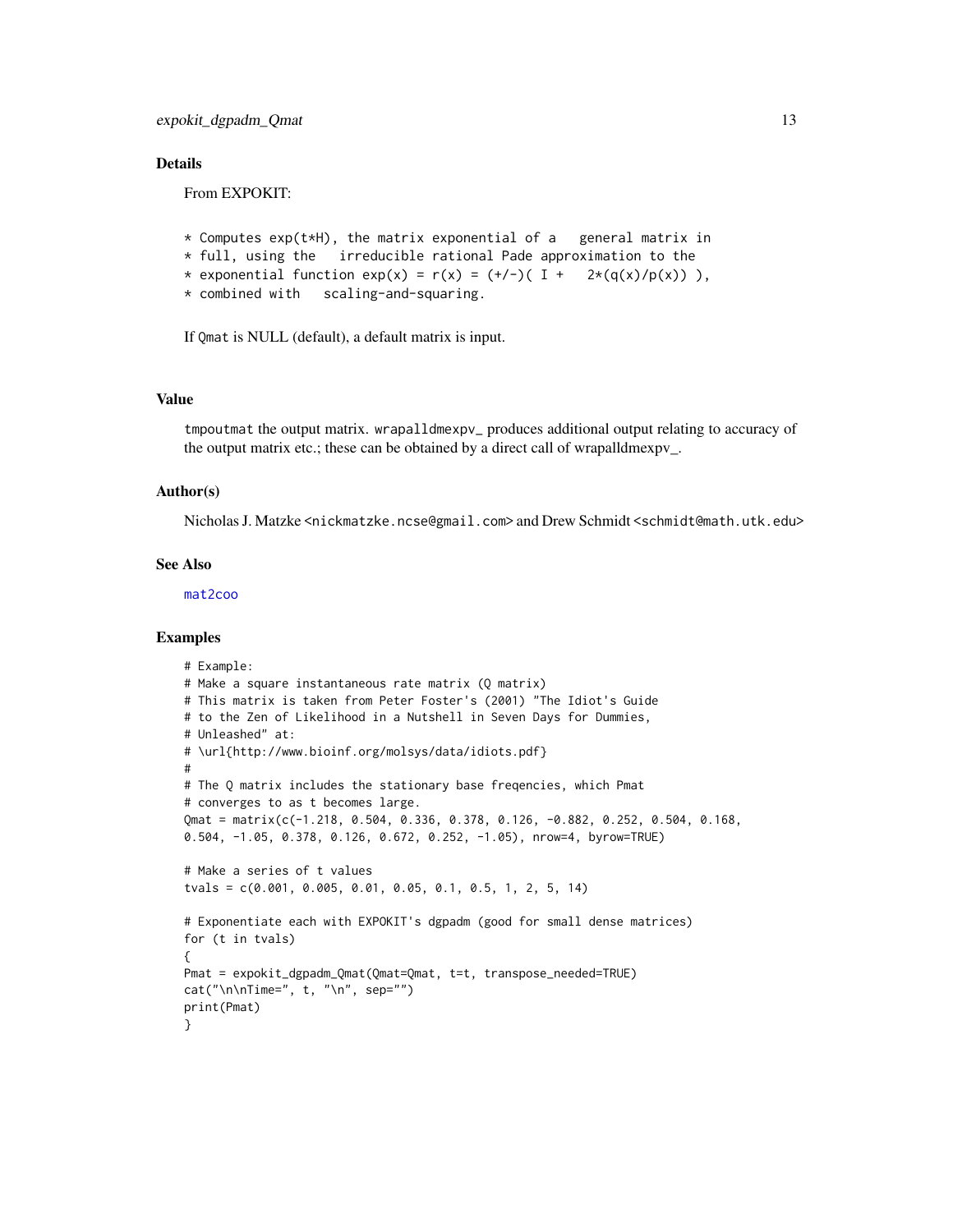<span id="page-13-1"></span><span id="page-13-0"></span>expokit\_dmexpv\_Qmat *EXPOKIT dmexpv matrix exponentiation on Q matrix*

### Description

This function converts a matrix to COO format and exponentiates it via the EXPOKIT dmexpv function (designed for sparse matrices) and wrapper functions wrapalldmexpv\_ around dmexpv.

### Usage

```
expokit_dmexpv_Qmat(Qmat = NULL, t = 2.1,
  inputprobs_for_fast = NULL, transpose_needed = TRUE,
  transform_to_coo_TF = TRUE, coo_n = NULL, anorm = NULL,
  check_for_0_rows = TRUE)
```
correctly).

### Arguments

| Qmat                | an input Q transition matrix                                                                                                                                                                                                                                                                                                                                                                                                                                                                      |
|---------------------|---------------------------------------------------------------------------------------------------------------------------------------------------------------------------------------------------------------------------------------------------------------------------------------------------------------------------------------------------------------------------------------------------------------------------------------------------------------------------------------------------|
| t                   | one or more time values to exponentiate by                                                                                                                                                                                                                                                                                                                                                                                                                                                        |
| inputprobs_for_fast |                                                                                                                                                                                                                                                                                                                                                                                                                                                                                                   |
|                     | If NULL (default), the full probability matrix (Pmat) is returned. However, the<br>full speed of EXPOKIT on sparse matrices will be exploited if inputprobs_for_fast=c(starting<br>probabilities). In this case these starting probabilities are input to myDMEXPV di-<br>rectly, as v, and w, the output probabilities, are returned.                                                                                                                                                            |
| transpose_needed    |                                                                                                                                                                                                                                                                                                                                                                                                                                                                                                   |
|                     | If TRUE (default), matrix will be transposed (apparently EXPOKIT needs the<br>input matrix to be transposed compared to normal)                                                                                                                                                                                                                                                                                                                                                                   |
| transform_to_coo_TF |                                                                                                                                                                                                                                                                                                                                                                                                                                                                                                   |
|                     | Should the matrix be transposed to COO? COO format is required for EXPOKIT's<br>sparse-matrix functions (like dmexpv and unlike the padm-related functions.<br>Default TRUE; if FALSE, user must put a COO-formated matrix in Qmat. Sup-<br>plying the coo matrix is probably faster for repeated calculations on large matri-<br>ces.                                                                                                                                                            |
| coo <sub>n</sub>    | If a COO matrix is input, $\cos_2 n$ specified the order (# rows, equals # columns)<br>of the matrix.                                                                                                                                                                                                                                                                                                                                                                                             |
| anorm               | dmexpv requires an initial guess at the norm of the matrix. Using the                                                                                                                                                                                                                                                                                                                                                                                                                             |
| check_for_0_rows    |                                                                                                                                                                                                                                                                                                                                                                                                                                                                                                   |
|                     | If TRUE or a numeric value, the input Qmat is checked for all-zero rows, since<br>these will crash the FORTRAN wrapalldmexpv function. A small nonzero<br>value set to check_for_0_rows or the default (0.0000000000001) is input to off-<br>diagonal cells in the row (and the diagonal value is normalized), which should<br>fix the problem. R function norm might get slow with large matrices. If so, the<br>user can input a guess manually (Lagrange seems to just use 1 or 0, if I recall |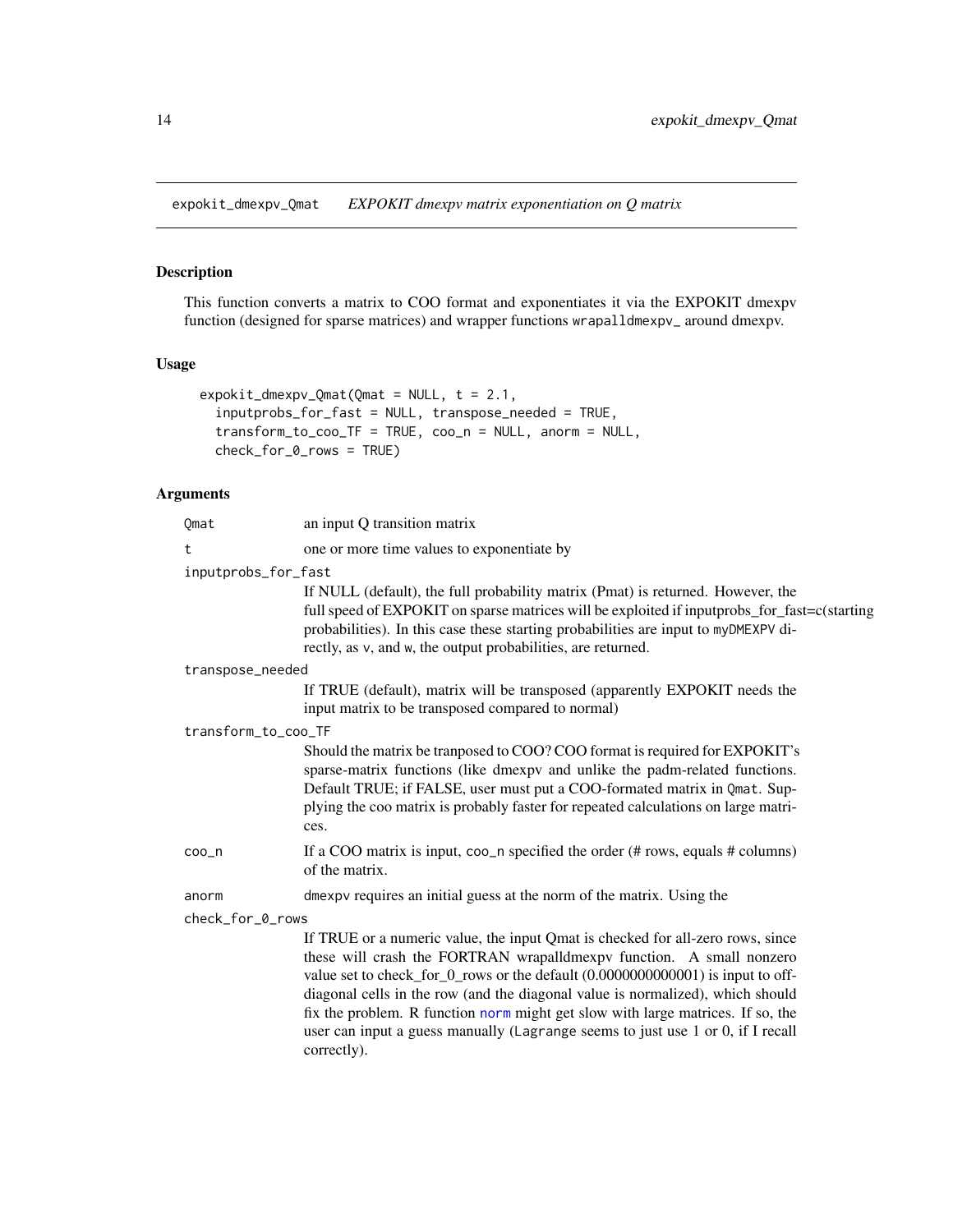### <span id="page-14-0"></span>**Details**

From EXPOKIT: \* The method used is based on Krylov subspace projection \* techniques and the matrix under consideration interacts only \* via the external routine 'matvec' performing the matrix-vector \* product (matrix-free method). \*  $*$  This is a customised version for Markov Chains. This means that a \* check is done within this code to ensure that the resulting vector \* w is a probability vector, i.e., w must have all its components  $*$  in  $[0,1]$ , with sum equal to 1. This check is done at some expense \* and the user may try DGEXPV which is cheaper since it ignores \* probability constraints.

COO (coordinated list) format is a compressed format that is required for EXPOKIT's sparse-matrix functions (like dmexpv and unlike EXPOKIT's padm-related functions.

COO (coordinated list) format is described here:

[http://en.wikipedia.org/wiki/Sparse\\_matrix#Coordinate\\_list\\_.28COO.29](http://en.wikipedia.org/wiki/Sparse_matrix#Coordinate_list_.28COO.29)

If Qmat is NULL (default), a default matrix is input.

### Value

tmpoutmat the output matrix. wrapalldmexpv\_ produces additional output relating to accuracy of the output matrix etc.; these can be by a direct call of dmexpv.

#### Author(s)

Nicholas J. Matzke <nickmatzke.ncse@gmail.com> and Drew Schmidt <schmidt@math.utk.edu>

#### See Also

[mat2coo](#page-20-1)

[expokit\\_wrapalldmexpv\\_tvals](#page-18-1)

#### Examples

- # Example:
- # Make a square instantaneous rate matrix (Q matrix)
- # This matrix is taken from Peter Foster's (2001) "The Idiot's Guide
- # to the Zen of Likelihood in a Nutshell in Seven Days for Dummies,
- # Unleashed" at:
- # \url{http://www.bioinf.org/molsys/data/idiots.pdf}
- #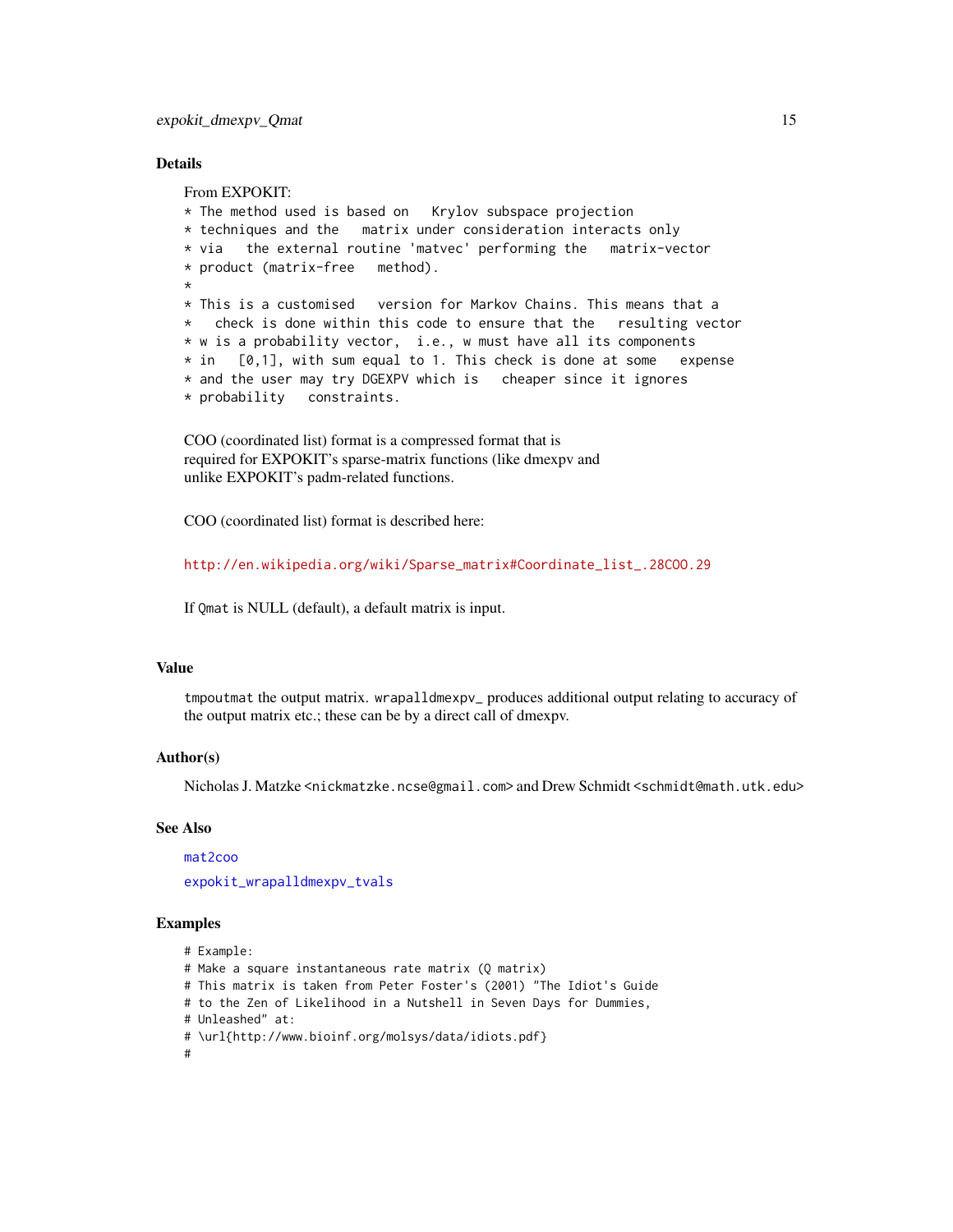```
# The Q matrix includes the stationary base freqencies, which Pmat
# converges to as t becomes large.
Qmat = matrix(c(-1.218, 0.504, 0.336, 0.378, 0.126, -0.882, 0.252, 0.504, 0.168,
0.504, -1.05, 0.378, 0.126, 0.672, 0.252, -1.05), nrow=4, byrow=TRUE)
# Make a series of t values
tvals = c(0.001, 0.005, 0.01, 0.05, 0.1, 0.5, 1, 2, 5, 14)
# Exponentiate each with EXPOKIT's dmexpv (should be fast for large sparse matrices)
for (t in tvals)
{
Pmat = expokit_dmexpv_Qmat(Qmat=Qmat, t=t, transpose_needed=TRUE)
cat("\\n\\nTime=", t, "\\n", sep="")print(Pmat)
}
```
expokit\_itscale5\_wrapper

*wrapper function for FORTRAN itscale5, for FD's maxent*

#### Description

This function wraps the .C call to EXPOKIT for the itscale5 function.

### Usage

```
expokit_itscale5_wrapper(SXT, ngroups, ntraits, const, prior,
 prob, entropy, niter, tol, denom)
```
#### Arguments

| <b>SXT</b> | is a Groups (rows) X Traits (columns) matrix                            |
|------------|-------------------------------------------------------------------------|
| ngroups    | is an integer (nb: NJM's interpretation)                                |
| ntraits    | is an integer (nb: NJM's interpretation)                                |
| const      | is a vector of the constraint values (means, variances)                 |
| prior      | is the prior distribution                                               |
| prob       | is the return vector of the maximum entropy                             |
| entropy    | is the maximum entropy probabilities                                    |
| niter      | is the number of iterations required                                    |
| tol        | is the convergence tolerance value; tolerance is mean square difference |
| denom      | are final moments                                                       |

<span id="page-15-0"></span>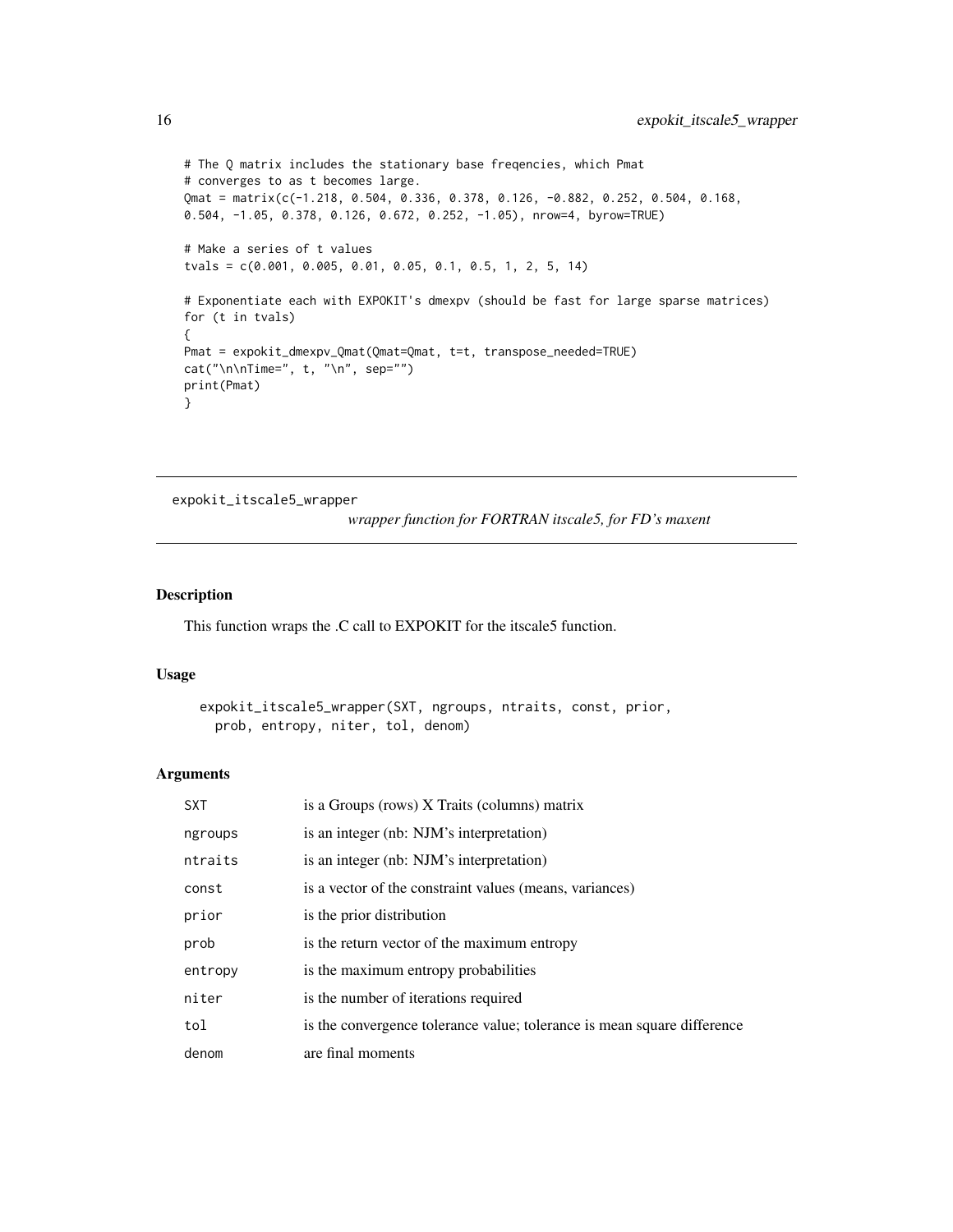### <span id="page-16-0"></span>Details

The itscale5 function is in the "itscale5.f" FORTRAN file. itscale5 is used by the FD::maxent function.

The maxent function is used by BioGeoBEARS, merely to provide a simple method of putting flat or skewed probability distributions on the ordered categorical variable "size of smaller daughter range").

As the package FD has a number of other dependencies, some of which cause problems on some machines, I am just including maxent and itscale5 here, in order to avoid "dependency hell".

I am putting it in rexpokit rather than BioGeoBEARS, to make rexpokit the only package using FORTRAN code (which has a list of its own issues).

### Value

res A list of outputs

#### Author(s)

Nicholas J. Matzke <nickmatzke.ncse@gmail.com>

#### See Also

[maxent](#page-22-1)

### Examples

# See maxent() function test=1

<span id="page-16-1"></span>expokit\_wrapalldgexpv\_tvals

*Run EXPOKIT's dgexpv on one or more t-values*

#### Description

The function runs EXPOKIT's dgexpv function on a Q matrix and *one or more* time values. If Qmat is NULL (default), a default matrix is input.

### Usage

```
expokit_wrapall degexpv_tvals(Qmat = NULL, tvals = c(2.1),inputprobs_for_fast = NULL, transpose_needed = TRUE,
 transform_to_coo_TF = TRUE, coo_n = NULL,
 force_list_if_1_tval = FALSE, check_for_0_rows = TRUE)
```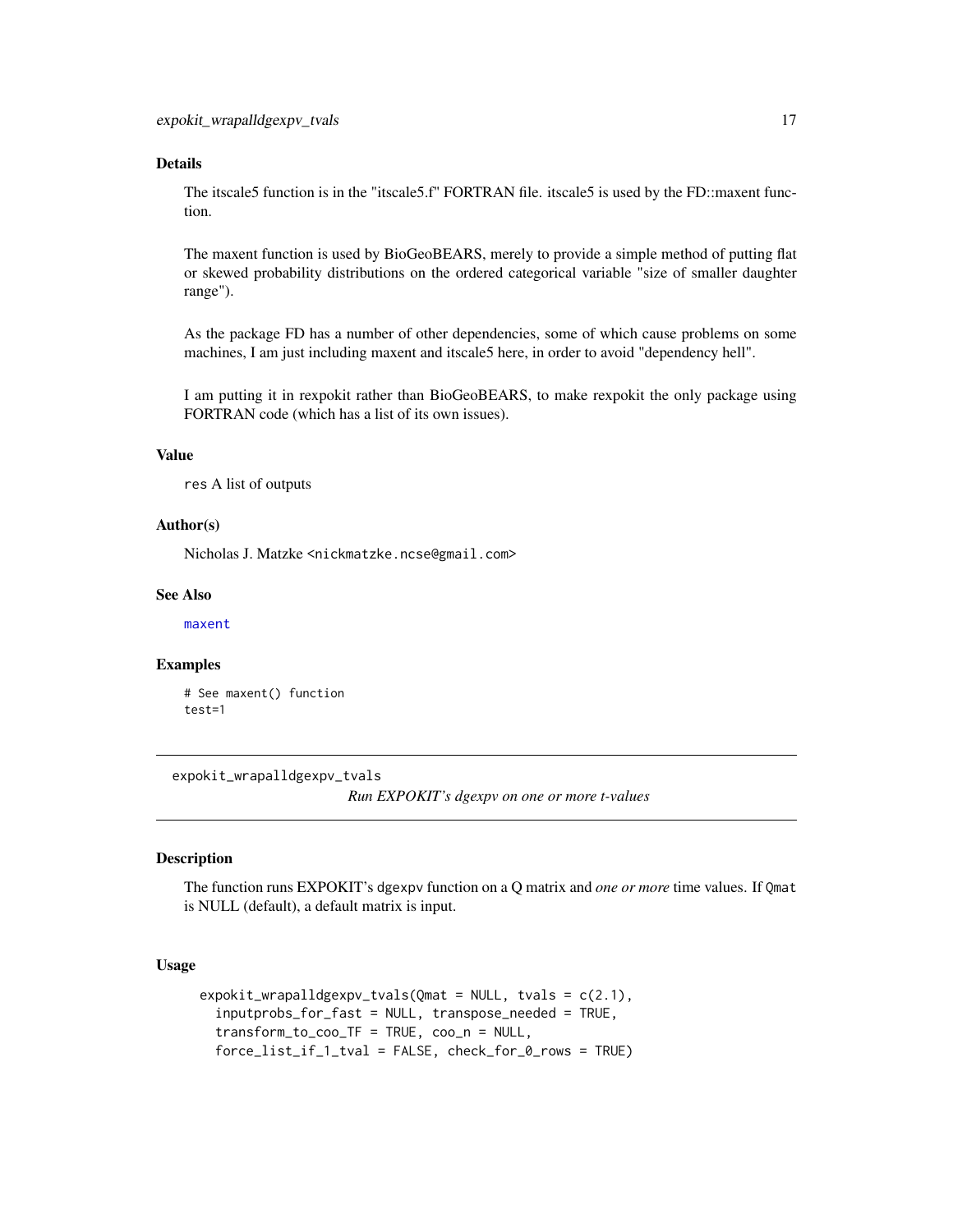### Arguments

| Qmat                 | an input Q transition matrix                                                                                                                                                                                                                                                                                                                    |
|----------------------|-------------------------------------------------------------------------------------------------------------------------------------------------------------------------------------------------------------------------------------------------------------------------------------------------------------------------------------------------|
| tvals                | one or more time values to exponentiate by (doesn't have to literally be a time<br>value, obviously)                                                                                                                                                                                                                                            |
| inputprobs_for_fast  |                                                                                                                                                                                                                                                                                                                                                 |
|                      | If NULL (default), the full probability matrix (Pmat) is returned. However, the<br>full speed of EXPOKIT on sparse matrices will be exploited if inputprobs_for_fast=c(starting<br>probabilities). In this case these starting probabilities are input to myDMEXPV di-<br>rectly, as v, and w, the output probabilities, are returned.          |
| transpose_needed     |                                                                                                                                                                                                                                                                                                                                                 |
|                      | If TRUE (default), matrix will be transposed (apparently EXPOKIT needs the<br>input matrix to be transposed compared to normal)                                                                                                                                                                                                                 |
| transform_to_coo_TF  |                                                                                                                                                                                                                                                                                                                                                 |
|                      | Should the matrix be transposed to COO? COO format is required for EXPOKIT's<br>sparse-matrix functions (like dmexpv and unlike the padm-related functions.<br>Default TRUE; if FALSE, user must put a COO-formated matrix in Qmat. Sup-<br>plying the coo matrix is probably faster for repeated calculations on large matri-<br>ces.          |
| coo <sub>n</sub>     | If a COO matrix is input, $\cos_2 n$ specified the order (# rows, equals # columns)<br>of the matrix.                                                                                                                                                                                                                                           |
| force_list_if_1_tval |                                                                                                                                                                                                                                                                                                                                                 |
|                      | Default FALSE, but set to TRUE if you want a single matrix to be returned<br>inside a list                                                                                                                                                                                                                                                      |
| check_for_0_rows     |                                                                                                                                                                                                                                                                                                                                                 |
|                      | If TRUE or a numeric value, the input Qmat is checked for all-zero rows, since<br>these will crash the FORTRAN wrapalldmexpy function. A small nonzero<br>value set to check_for_0_rows or the default (0.0000000000001) is input to off-<br>diagonal cells in the row (and the diagonal value is normalized), which should<br>fix the problem. |

### Details

NOTE: DGEXPV vs. DMEXPV. According to the EXPOKIT documentation, DGEXPV should be faster than DMEXPV, however DMEXPV runs an accuracy check appropriate for Markov chains, which is not done in DGEXPV.

### Value

tmpoutmat the output matrix, if 1 t-value is input; list\_of\_matrices\_output, if more than 1 t-value is input; to get a single output matrix in a list, set force\_list\_if\_1\_tval=TRUE

### Author(s)

Nicholas J. Matzke <nickmatzke.ncse@gmail.com> and Drew Schmidt <schmidt@math.utk.edu>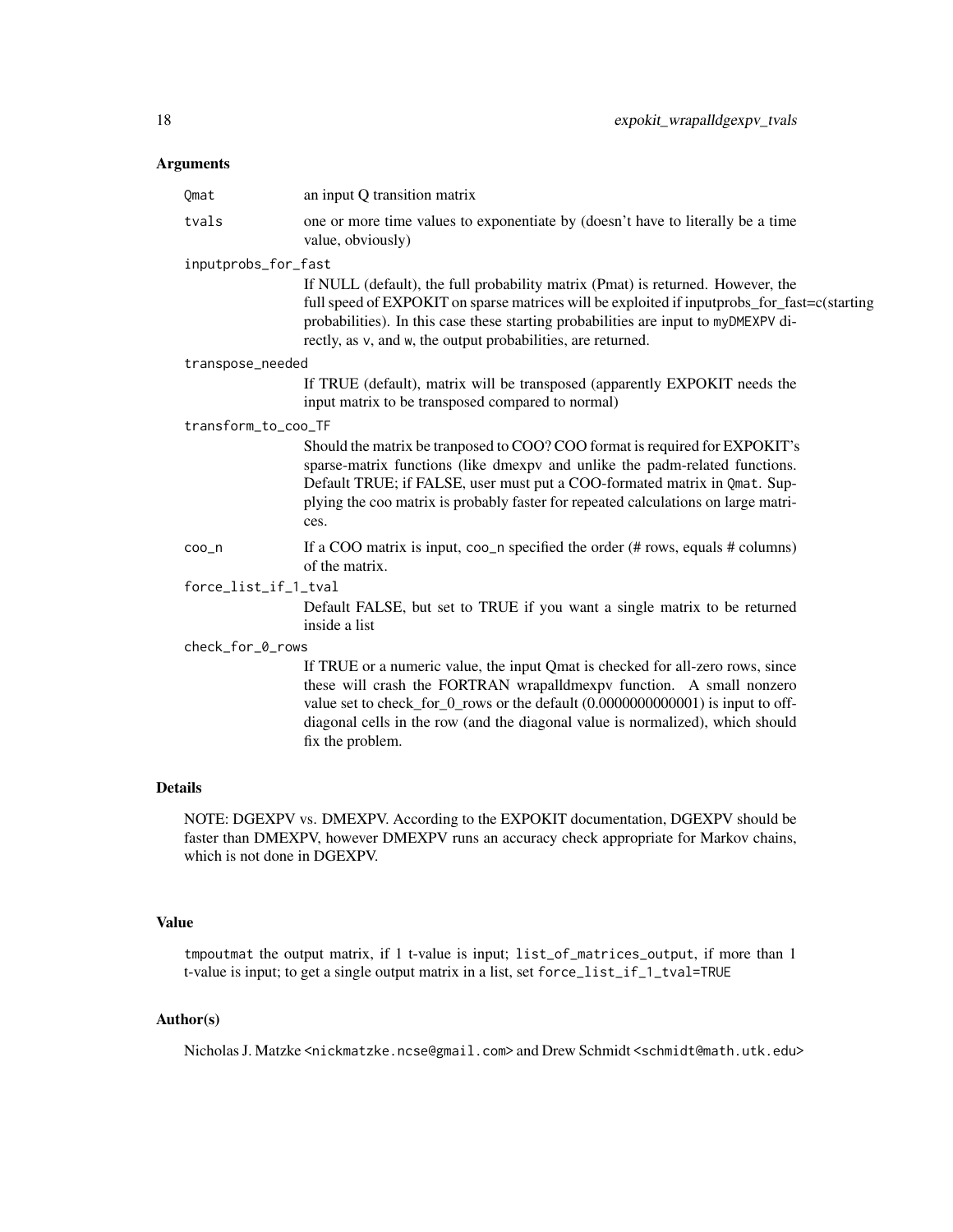#### <span id="page-18-0"></span>See Also

[expokit\\_dgexpv\\_Qmat](#page-8-1)

### Examples

```
# Example:
# Make a square instantaneous rate matrix (Q matrix)
# This matrix is taken from Peter Foster's (2001) "The Idiot's Guide
# to the Zen of Likelihood in a Nutshell in Seven Days for Dummies,
# Unleashed" at:
# \url{http://www.bioinf.org/molsys/data/idiots.pdf}
#
# The Q matrix includes the stationary base freqencies, which Pmat
# converges to as t becomes large.
Qmat = matrix(c(-1.218, 0.504, 0.336, 0.378, 0.126, -0.882, 0.252, 0.504, 0.168,
0.504, -1.05, 0.378, 0.126, 0.672, 0.252, -1.05), nrow=4, byrow=TRUE)
# Make a series of t values
tvals = c(0.001, 0.005, 0.01, 0.05, 0.1, 0.5, 1, 2, 5, 14)
# Exponentiate each with EXPOKIT's dgexpv (should be fast for large sparse matrices)
for (t in tvals)
{
Pmat = expokit_dgexpv_Qmat(Qmat=Qmat, t=t, transpose_needed=TRUE)
cat("\\n\\Time=", t, "\\n", sep="")print(Pmat)
}
# DMEXPV and DGEXPV are designed for large, sparse Q matrices (sparse = lots of zeros).
# DMEXPV is specifically designed for Markov chains and so may be slower, but more accurate.
# DMEXPV, single t-value
# DGEXPV, single t-value
expokit_wrapalldgexpv_tvals(Qmat=Qmat, tvals=tvals[1], transpose_needed=TRUE)
expokit_wrapalldgexpv_tvals(Qmat=Qmat, tvals=2)
# These functions runs the for-loop itself (sadly, we could not get mapply() to work
# on a function that calls dmexpv/dgexpv), returning a list of probability matrices.
# DGEXPV functions
list_of_P_matrices_dgexpv = expokit_wrapalldgexpv_tvals(Qmat=Qmat,
tvals=tvals, transpose_needed=TRUE)
list_of_P_matrices_dgexpv
```

```
expokit_wrapalldmexpv_tvals
                       Run EXPOKIT's dmexpv on one or more t-values
```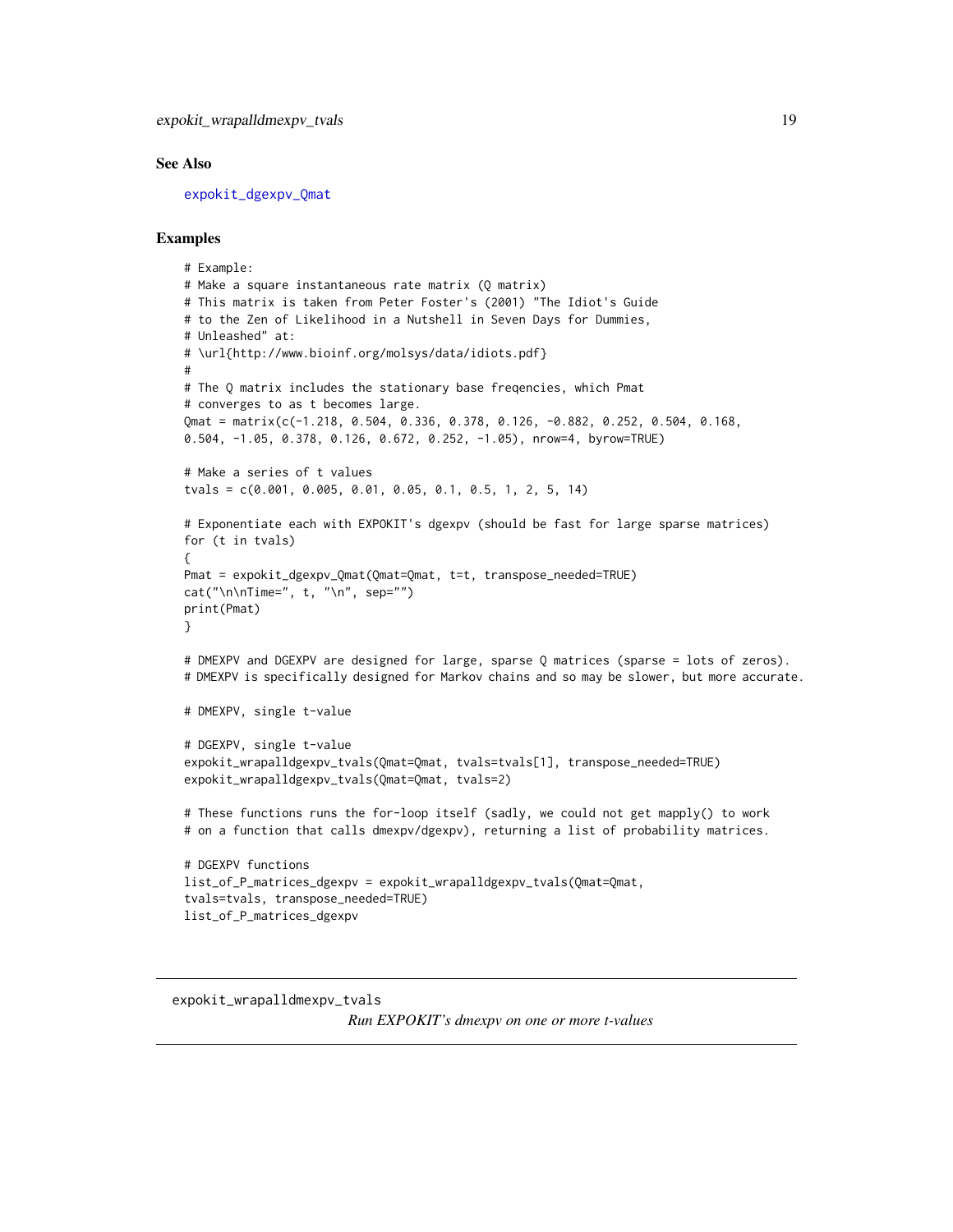### Description

The function runs EXPOKIT's dmexpv function on a Q matrix and *one or more* time values. If Qmat is NULL (default), a default matrix is input.

### Usage

```
expokit_wrapalldmexpv_tvals(Qmat = NULL, tvals = c(2.1),
 inputprobs_for_fast = NULL, transpose_needed = TRUE,
 transform_to_coo_TF = TRUE, coo_n = NULL,
 force_list_if_1_tval = FALSE, check_for_0_rows = TRUE)
```
### Arguments

| Qmat                 | an input Q transition matrix                                                                                                                                                                                                                                                                                                                    |
|----------------------|-------------------------------------------------------------------------------------------------------------------------------------------------------------------------------------------------------------------------------------------------------------------------------------------------------------------------------------------------|
| tvals                | one or more time values to exponentiate by (doesn't have to literally be a time<br>value, obviously)                                                                                                                                                                                                                                            |
| inputprobs_for_fast  |                                                                                                                                                                                                                                                                                                                                                 |
|                      | If NULL (default), the full probability matrix (Pmat) is returned. However, the<br>full speed of EXPOKIT on sparse matrices will be exploited if inputprobs_for_fast=c(starting<br>probabilities). In this case these starting probabilities are input to myDMEXPV di-<br>rectly, as v, and w, the output probabilities, are returned.          |
| transpose_needed     |                                                                                                                                                                                                                                                                                                                                                 |
|                      | If TRUE (default), matrix will be transposed (apparently EXPOKIT needs the<br>input matrix to be transposed compared to normal)                                                                                                                                                                                                                 |
| transform_to_coo_TF  |                                                                                                                                                                                                                                                                                                                                                 |
|                      | Should the matrix be transposed to COO? COO format is required for EXPOKIT's<br>sparse-matrix functions (like dmexpv and unlike the padm-related functions.<br>Default TRUE; if FALSE, user must put a COO-formated matrix in Qmat. Sup-<br>plying the coo matrix is probably faster for repeated calculations on large matri-<br>ces.          |
| coo <sub>n</sub>     | If a COO matrix is input, $\cos_2 n$ specified the order (# rows, equals # columns)<br>of the matrix.                                                                                                                                                                                                                                           |
| force_list_if_1_tval |                                                                                                                                                                                                                                                                                                                                                 |
|                      | Default FALSE, but set to TRUE if you want a single matrix to be returned<br>inside a list                                                                                                                                                                                                                                                      |
| check_for_0_rows     |                                                                                                                                                                                                                                                                                                                                                 |
|                      | If TRUE or a numeric value, the input Qmat is checked for all-zero rows, since<br>these will crash the FORTRAN wrapalldmexpy function. A small nonzero<br>value set to check_for_0_rows or the default (0.0000000000001) is input to off-<br>diagonal cells in the row (and the diagonal value is normalized), which should<br>fix the problem. |

## Value

tmpoutmat the output matrix, if 1 t-value is input; list\_of\_matrices\_output, if more than 1 t-value is input; to get a single output matrix in a list, set force\_list\_if\_1\_tval=TRUE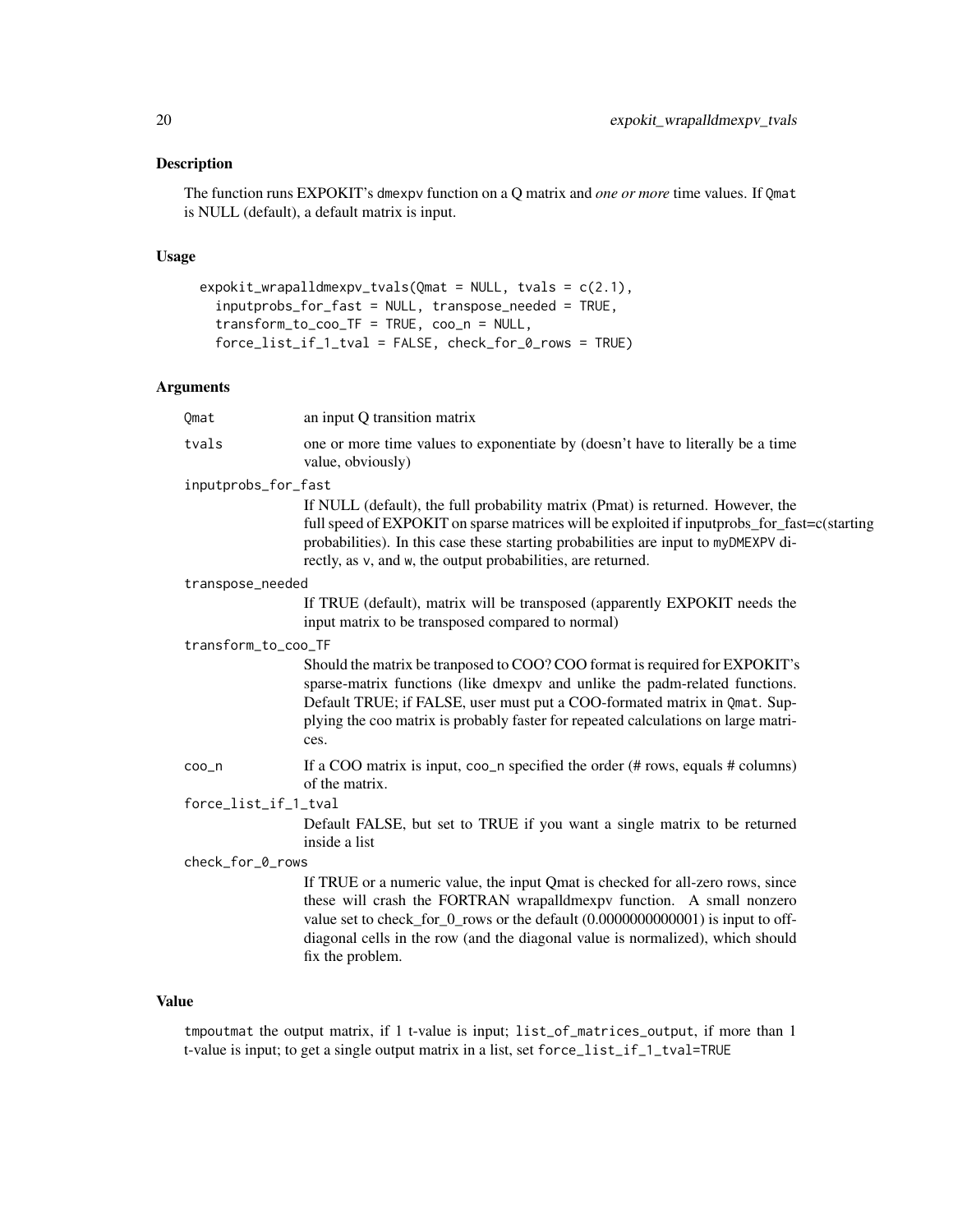#### <span id="page-20-0"></span> $\text{mat2}$ coo 21

#### Author(s)

Nicholas J. Matzke <nickmatzke.ncse@gmail.com> and Drew Schmidt <schmidt@math.utk.edu>

#### See Also

[expokit\\_dmexpv\\_Qmat](#page-13-1)

#### Examples

```
# Make a square instantaneous rate matrix (Q matrix)
# This matrix is taken from Peter Foster's (2001) "The Idiot's Guide
# to the Zen of Likelihood in a Nutshell in Seven Days for Dummies,
# Unleashed" at:
# \url{http://www.bioinf.org/molsys/data/idiots.pdf}
#
# The Q matrix includes the stationary base freqencies, which Pmat
# converges to as t becomes large.
Qmat = matrix(c(-1.218, 0.504, 0.336, 0.378, 0.126, -0.882, 0.252, 0.504, 0.168,
0.504, -1.05, 0.378, 0.126, 0.672, 0.252, -1.05), nrow=4, byrow=TRUE)
# Make a series of t values
tvals = c(0.001, 0.005, 0.01, 0.05, 0.1, 0.5, 1, 2, 5, 14)
# DMEXPV and DGEXPV are designed for large, sparse Q matrices (sparse = lots of zeros).
# DMEXPV is specifically designed for Markov chains and so may be slower, but more accurate.
# DGEXPV, single t-value
expokit_wrapalldgexpv_tvals(Qmat=Qmat, tvals=tvals[1], transpose_needed=TRUE)
expokit_wrapalldgexpv_tvals(Qmat=Qmat, tvals=2)
# This function runs the for-loop itself (sadly, we could not get mapply() to work
# on a function that calls dmexpv/dgexpv), returning a list of probability matrices.
# DGEXPV functions
list_of_P_matrices_dgexpv = expokit_wrapalldgexpv_tvals(Qmat=Qmat,
tvals=tvals, transpose_needed=TRUE)
list_of_P_matrices_dgexpv
```
<span id="page-20-1"></span>

mat2coo *Convert matrix to COO format using SparseM function*

#### Description

Converts a matrix to COO format using the SparseM function, presumably this is faster than using a for-loop.

#### Usage

mat2coo(tmpmat)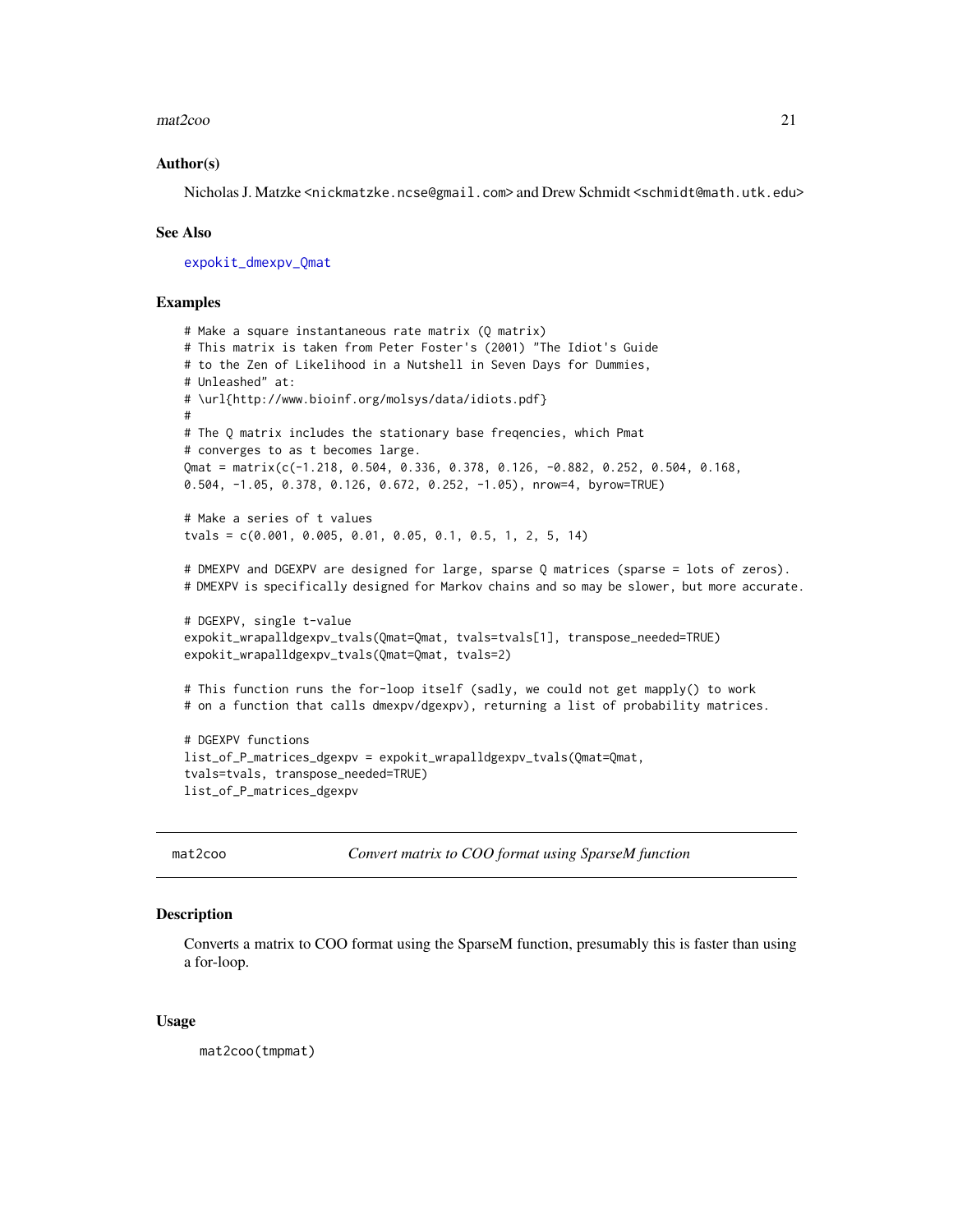#### <span id="page-21-0"></span>Arguments

tmpmat A square matrix

### Details

EXPOKIT's dmexp-type functions deal with sparse matrices. These have a lot of zeros, and thus can be compressed into COO (coordinated list) format, which is described here:

[http://en.wikipedia.org/wiki/Sparse\\_matrix#Coordinate\\_list\\_.28COO.29](http://en.wikipedia.org/wiki/Sparse_matrix#Coordinate_list_.28COO.29)

In EXPOKIT and its wrapper functions, a COO-formated matrix is input as 3 vectors (first two integer, the third double):

ia = row number ja = column number  $a =$  value of that cell in the matrix (skipping 0 cells)

### Value

tmpmat\_in\_REXPOKIT\_coo\_fmt A cbind of ia, ja, and a

#### Author(s)

Nicholas J. Matzke <nickmatzke.ncse@gmail.com>

#### See Also

[mat2coo\\_forloop](#page-21-1)

### Examples

# Example use:

<span id="page-21-1"></span>mat2coo\_forloop *Convert matrix to COO format using nested for-loops*

### Description

Converts a matrix to COO format. This version of the function uses for-loops, which is presumably less efficient than [mat2coo](#page-20-1).

### Usage

mat2coo\_forloop(tmpmat)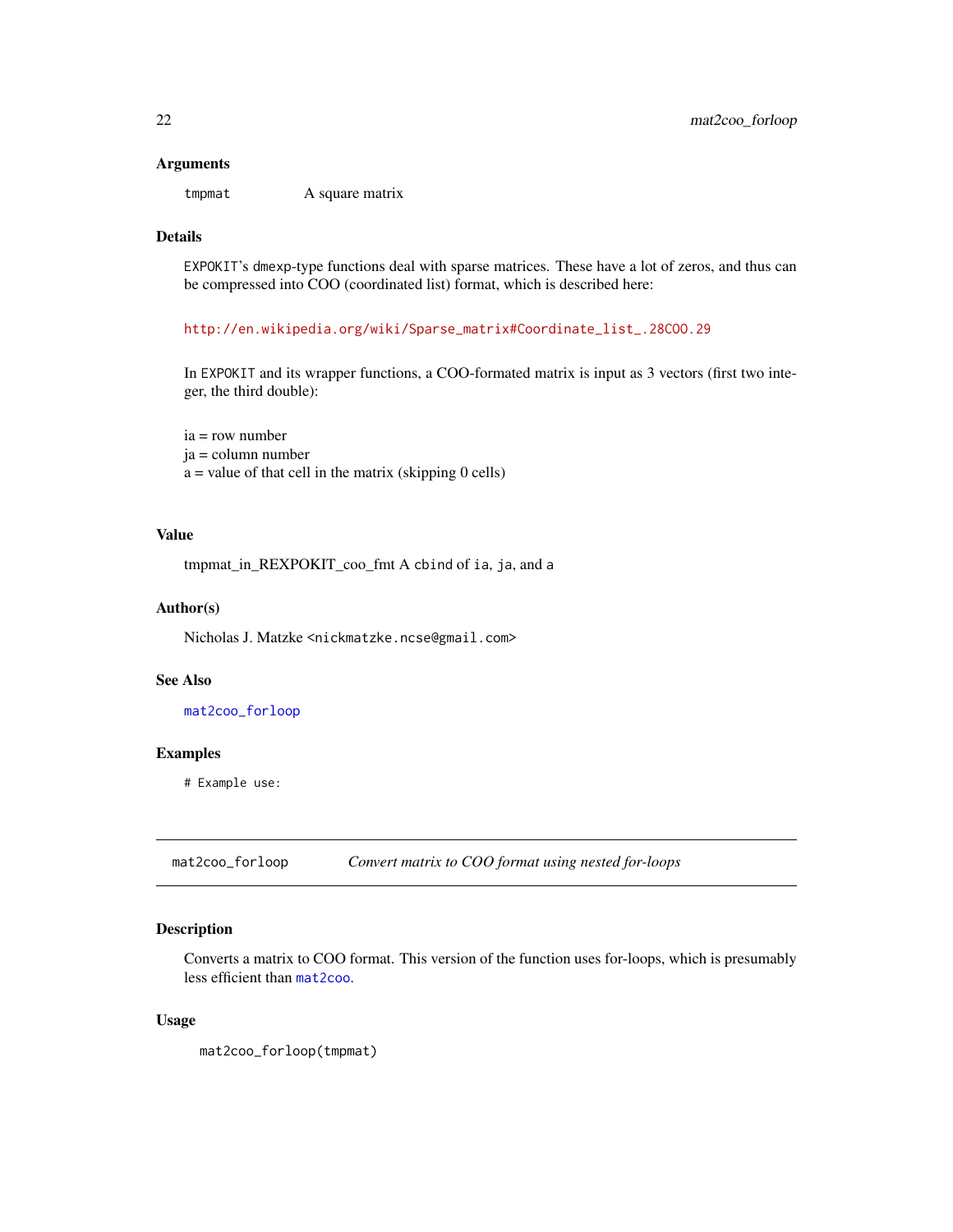#### <span id="page-22-0"></span> $maxent$  23

#### Arguments

tmpmat A square matrix

#### Value

tmpmat\_in\_REXPOKIT\_coo\_fmt A cbind of ia, ja, and a

#### Author(s)

Nicholas J. Matzke <nickmatzke.ncse@gmail.com>

### See Also

[mat2coo](#page-20-1)

#### Examples

```
# Example use:
# Make a Q matrix
tmpmat = matrix(c(-1.218, 0.504, 0.336, 0.378, 0.126, -0.882, 0.252, 0.504, 0.168,
0.504, -1.05, 0.378, 0.126, 0.672, 0.252, -1.05), nrow=4, byrow=TRUE)
# Convert to REXPOKIT coo format
tmpmat_in_REXPOKIT_coo_fmt = mat2coo_forloop(tmpmat)
tmpmat_in_REXPOKIT_coo_fmt
```
<span id="page-22-1"></span>maxent *Estimating Probabilities via Maximum Entropy: Improved Iterative Scaling*

#### Description

NOTE: This is a copy of the FD::maxent function, included in rexpokit to avoid the dependency on the package FD. maxent returns the probabilities that maximize the entropy conditional on a series of constraints that are linear in the features. It relies on the Improved Iterative Scaling algorithm of Della Pietra et al. (1997). It has been used to predict the relative abundances of a set of species given the trait values of each species and the community-aggregated trait values at a site (Shipley et al. 2006; Shipley 2009; Sonnier et al. 2009).

#### Usage

```
maxent(constr, states, prior, tol = 1e-07, lambda = FALSE)
```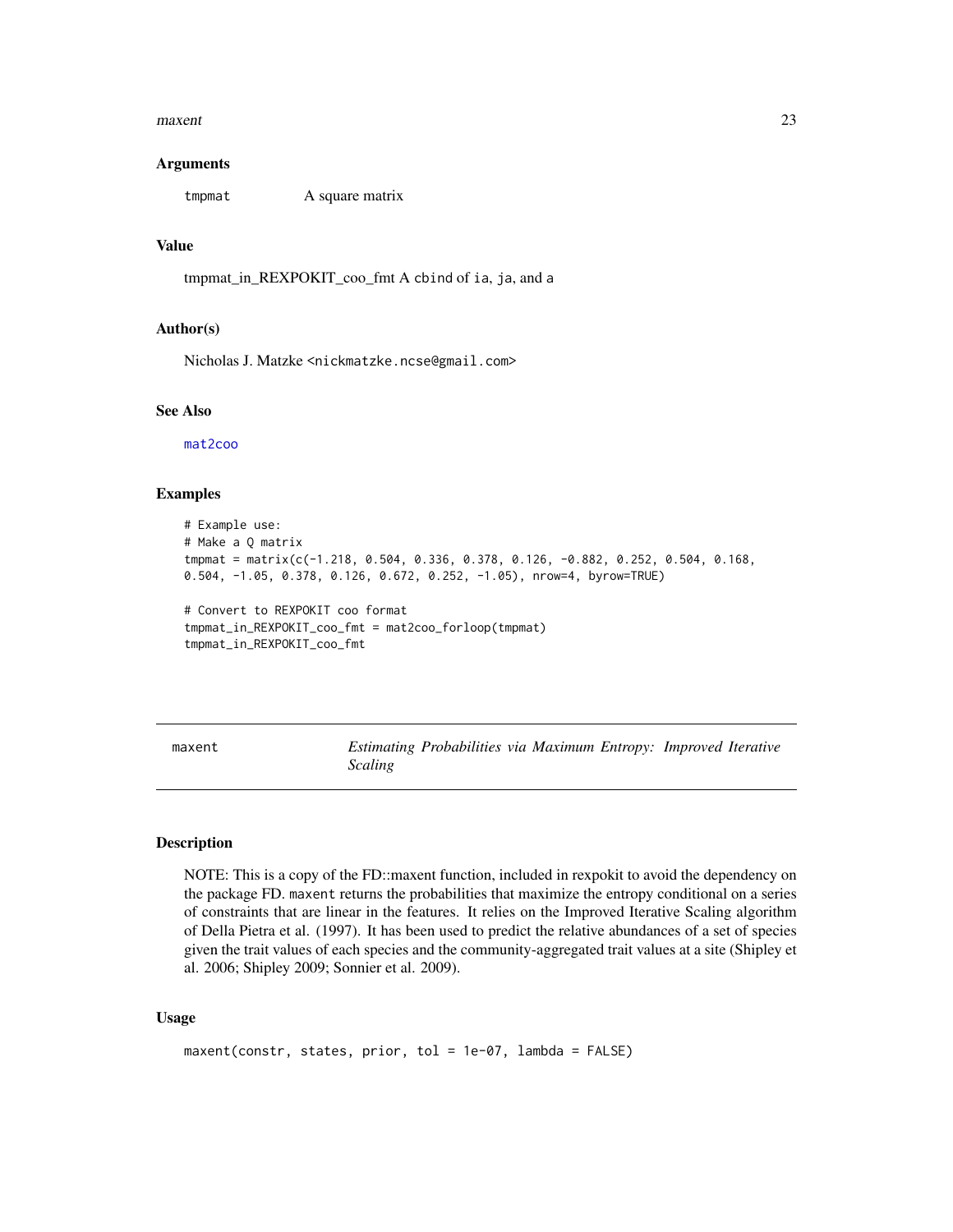#### Arguments

| constr | vector of macroscopical constraints (e.g. community-aggregated trait values).<br>Can also be a matrix or data frame, with constraints as columns and data sets<br>(e.g. sites) as rows. |
|--------|-----------------------------------------------------------------------------------------------------------------------------------------------------------------------------------------|
| states | vector, matrix or data frame of states (columns) and their attributes (rows).                                                                                                           |
| prior  | vector, matrix or data frame of prior probabilities of states (columns). Can be<br>missing, in which case a maximally uninformative prior is assumed (i.e. uniform<br>distribution).    |
| tol    | tolerance threshold to determine convergence. See 'details' section.                                                                                                                    |
| lambda | Logical. Should $\lambda$ -values be returned?                                                                                                                                          |

### Details

This is a copy of the FD::maxent function, included in rexpokit to avoid the dependency on the package FD. Its authorship information is Authored by: Bill Shipley <bill.shipley@usherbrooke.ca> (http://pages.usherbrooke.ca/jshipley/recherche/); Ported to FD by Etienne Laliberte. It was copied to rexpokit by Nick Matzke (just in order to avoid the dependency on package "FD").

Having BioGeoBEARS depend on package "FD" was sometimes problematic, as it had a variety of FORTRAN code and dependencies that could slow/stall installation, particularly on older Windows machines or machines without appropriate compilers. The maxent function uses only the FORTRAN file itscale5.f, so that code was included in rexpokit, in order to include all of the FOR-TRAN code in a single package (greatly simplifying the compilation and code-review process for BioGeoBEARS, which is pure R.)

The function maxent is used in BioGeoBEARS only for the simple purpose of putting a probability distribution on the ordered variable "number of areas in the smaller daughter range" at cladogenesis. For example, if  $mx01v = 0.0001$  (the DEC model default), then the smaller daughter range will have a 100 percent probability of being of size 1 area during a vicariance event (thus, the "v" in " $mx01v$ "). If  $mx01v = 0.5$  (the DIVALIKE model default), then the smaller daughter range will have an equal chance of being any range of size less than the parent range. If  $mx01y = 0.9999$  (the BAYAREALIKE default), then the "smaller" daughter at sympatry (mx01y, y is sYmpatry) will have 100 percent probability of being the same size as its sister (i.e., the same range as the sister, i.e. "perfect sympatry" or "sympatry across all areas").

Original description from FD::maxent follows for completeness, but is not relevant for rexpokit/BioGeoBEARS.

The biological model of community assembly through trait-based habitat filtering (Keddy 1992) has been translated mathematically via a maximum entropy (maxent) model by Shipley et al. (2006) and Shipley (2009). A maxent model contains three components: (i) a set of possible states and their attributes, (ii) a set of macroscopic empirical constraints, and (iii) a prior probability distribution  $\mathbf{q} = [q_i].$ 

In the context of community assembly, states are species, macroscopic empirical constraints are community-aggregated traits, and prior probabilities q are the relative abundances of species of the regional pool (Shipley et al. 2006, Shipley 2009). By default, these prior probabilities q are maximally uninformative (i.e. a uniform distribution), but can be specificied otherwise (Shipley 2009, Sonnier et al. 2009).

To facilitate the link between the biological model and the mathematical model, in the following description of the algorithm states are species and constraints are traits.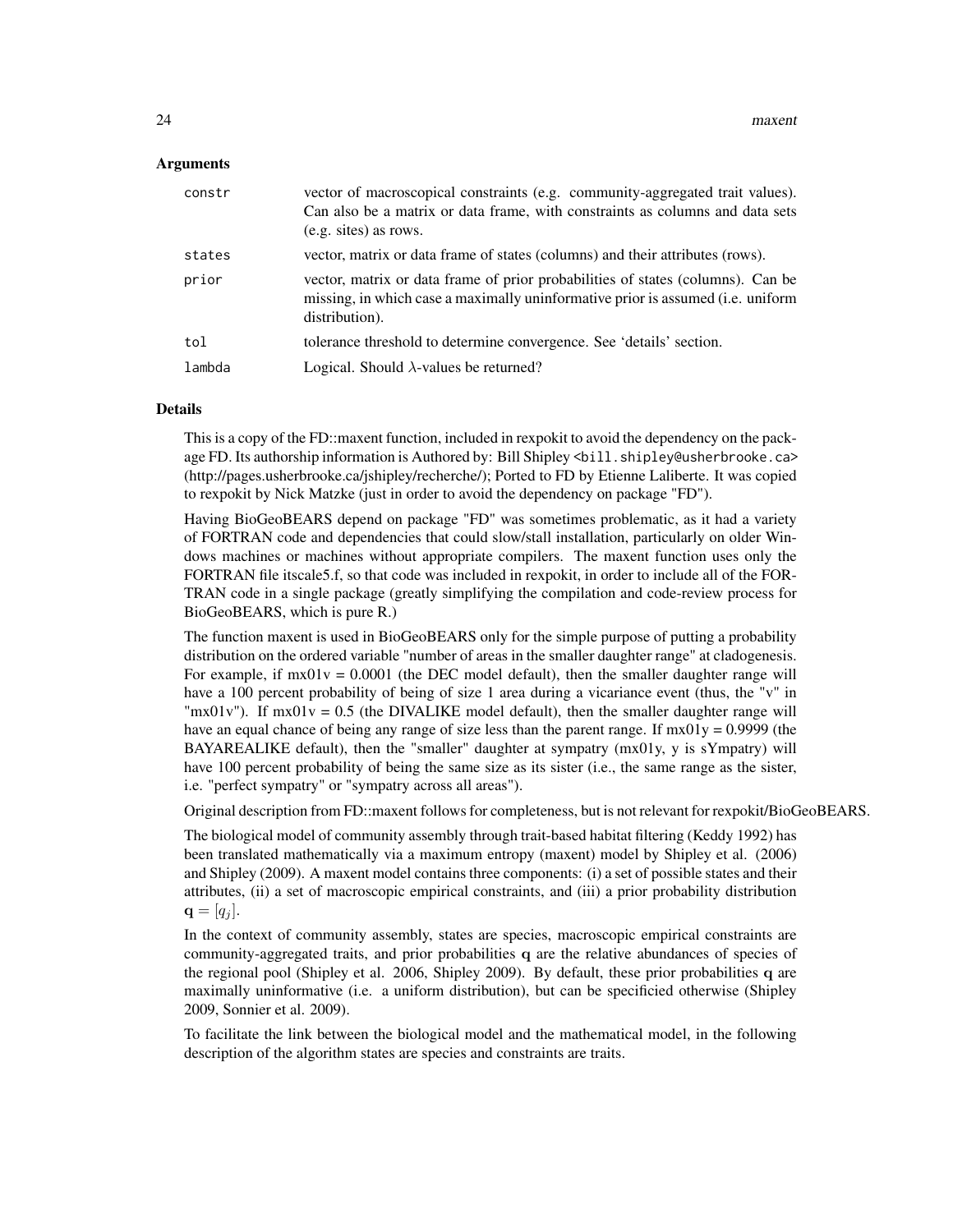#### $maxent$  25

Note that if constr is a matrix or data frame containing several sets (rows), a maxent model is run on each individual set. In this case if prior is a vector, the same prior is used for each set. A different prior can also be specified for each set. In this case, the number of rows in prior must be equal to the number of rows in constr.

If q is not specified, set  $p_j = 1/S$  for each of the S species (i.e. a uniform distribution), where  $p_j$ is the probability of species j, otherwise  $p_j = q_j$ .

Calulate a vector  $\mathbf{c} = [c_i] = \{c_1, c_2, \dots, c_T\}$ , where  $c_i = \sum_{i=1}^{S}$  $j=1$  $t_{ij}$ ; i.e. each  $c_i$  is the sum of the values of trait  $i$  over all species, and  $T$  is the number of traits.

Repeat for each iteration  $k$  until convergence:

1. For each trait  $t_i$  (i.e. row of the constraint matrix) calculate:

$$
\gamma_i(k) = \ln \left( \frac{\bar{t}_i}{\sum_{j=1}^S \left( p_j(k) \ t_{ij} \right)} \right) \left( \frac{1}{c_i} \right)
$$

This is simply the natural log of the known community-aggregated trait value to the calculated community-aggregated trait value at this step in the iteration, given the current values of the probabilities. The whole thing is divided by the sum of the known values of the trait over all species.

2. Calculate the normalization term Z:

$$
Z(k) = \left(\sum_{j=1}^{S} p_j(k) e^{-\left(\sum_{i=1}^{T} \gamma_i(k) t_{ij}\right)}\right)
$$

3. Calculate the new probabilities  $p_i$  of each species at iteration  $k + 1$ :

$$
p_j(k+1) = \frac{p_j(k) e^{\left(\sum_{i=1}^T \gamma_i(k) t_{ij}\right)}}{Z(k)}
$$

4. If  $|max (p (k+1) - p (k))| \le$  tolerance threshold (i.e. argument tol) then stop, else repeat steps 1 to 3.

When convergence is achieved then the resulting probabilities  $(\hat{p}_j)$  are those that are as close as possible to  $q_i$  while simultaneously maximize the entropy conditional on the community-aggregated traits. The solution to this problem is the Gibbs distribution: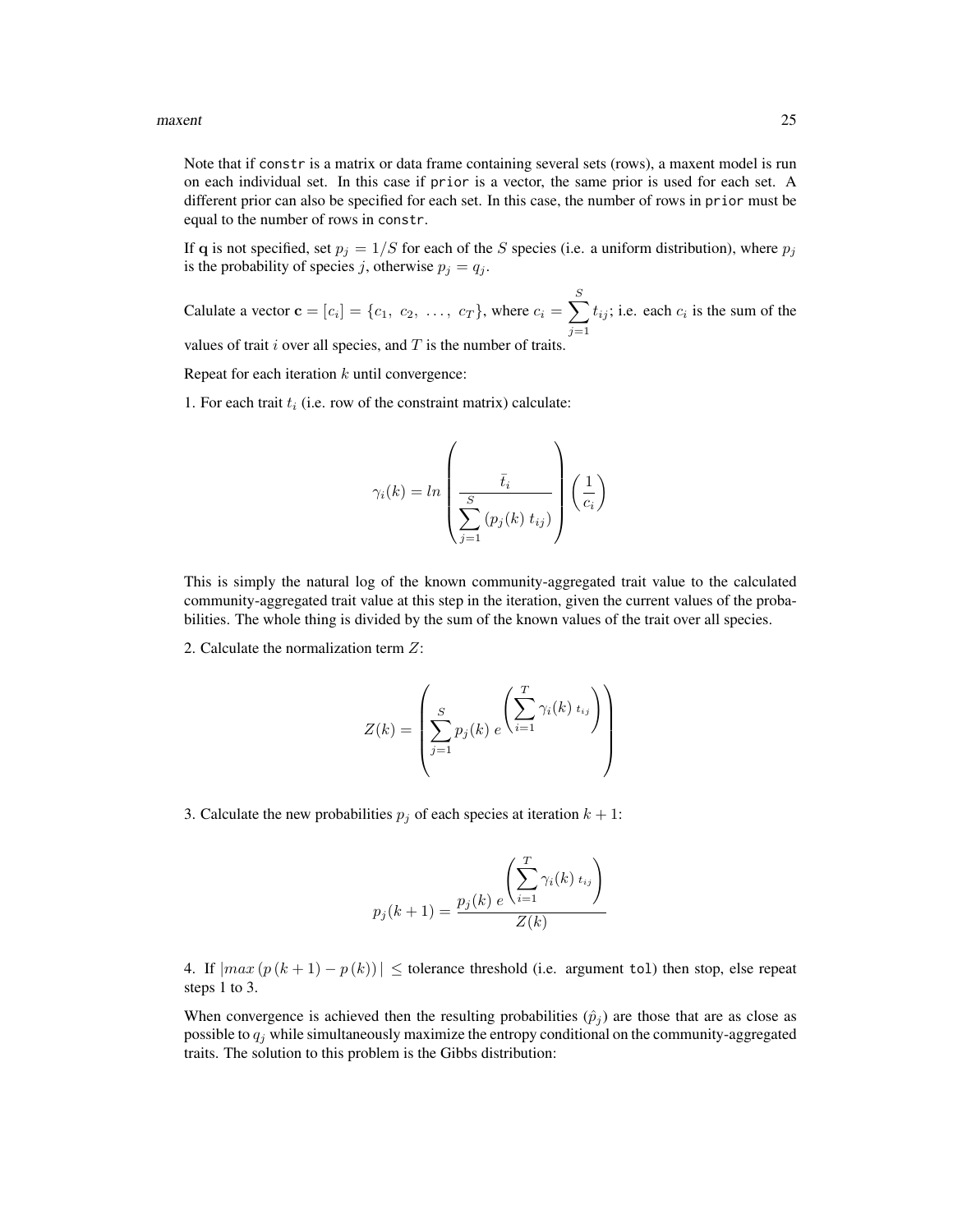26 maxembra 2008 maxematic extension of the state of the state of the state of the state of the state of the state of the state of the state of the state of the state of the state of the state of the state of the state of

$$
\hat{p}_j = \frac{q_j e^{-\sum_{i=1}^T \lambda_i t_{ij}}}{\sum_{j=1}^S q_j e^{-\sum_{i=1}^T \lambda_i t_{ij}}} = \frac{q_j e^{-\sum_{i=1}^T \lambda_i t_{ij}}}{Z}
$$

This means that one can solve for the Langrange multipliers (i.e. weights on the traits,  $\lambda_i$ ) by solving the linear system of equations:

$$
\begin{pmatrix}\n\ln(\hat{p}_1) \\
\ln(\hat{p}_2) \\
\vdots \\
\ln(\hat{p}_S)\n\end{pmatrix} = (\lambda_1, \lambda_2, \ldots, \lambda_T) \begin{bmatrix}\nt_{11} & t_{12} & \ldots & t_{1S} - \ln(Z) \\
t_{21} & t_{22} & \vdots & t_{2S} - \ln(Z) \\
\vdots & \vdots & \vdots & \vdots \\
t_{T1} & t_{T2} & \ldots & t_{TS} - \ln(Z)\n\end{bmatrix} - \ln(Z)
$$

This system of linear equations has  $T+1$  unknowns (the T values of  $\lambda$  plus  $ln(Z)$ ) and S equations. So long as the number of traits is less than  $S - 1$ , this system is soluble. In fact, the solution is the well-known least squares regression: simply regress the values  $ln(\hat{p}_j)$  of each species on the trait values of each species in a multiple regression.

The intercept is the value of  $ln(Z)$  and the slopes are the values of  $\lambda_i$  and these slopes (Lagrange multipliers) measure by how much the  $ln(\hat{p}_i)$ , i.e. the ln(relative abundances), changes as the value of the trait changes.

FD:: maxent.test provides permutation tests for maxent models (Shipley 2010).

### Value

| prob    | vector of predicted probabilities                  |
|---------|----------------------------------------------------|
| moments | vector of final moments                            |
| entropy | Shannon entropy of prob.                           |
| iter    | number of iterations required to reach convergence |
| lambda  | $\lambda$ -values, only returned if lambda = T     |
| constr  | macroscopical constraints                          |
| states  | states and their attributes                        |
| prior   | prior probabilities                                |

### Author(s)

Bill Shipley <br/> \till.shipley@usherbrooke.ca>, original URL: pages.usherbrooke.ca/jshipley/recherche/ Ported to FD by Etienne Laliberte.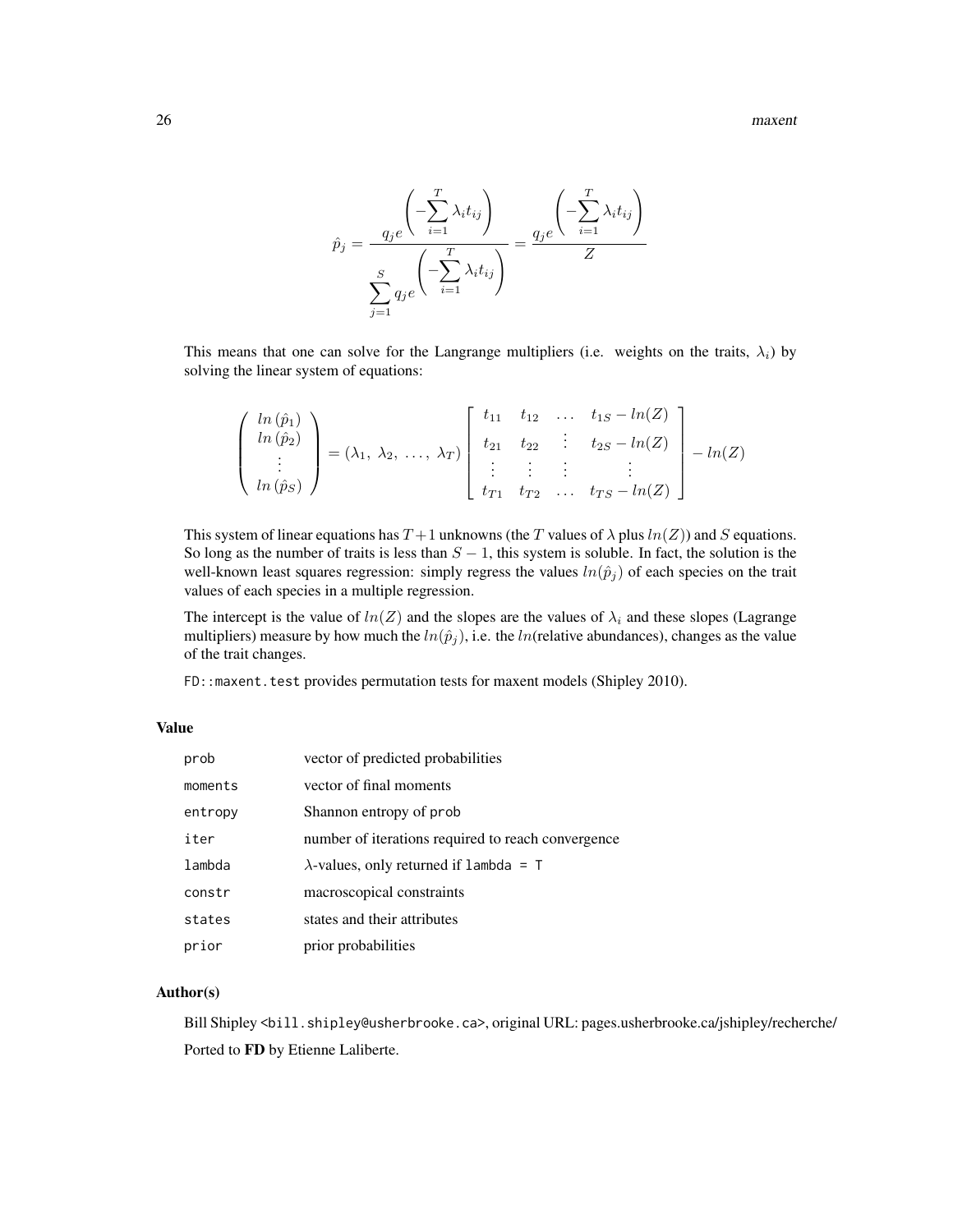#### <span id="page-26-0"></span>References

Della Pietra, S., V. Della Pietra, and J. Lafferty (1997) Inducing features of random fields. *IEEE Transactions Pattern Analysis and Machine Intelligence* 19:1-13.

Keddy, P. A. (1992) Assembly and response rules: two goals for predictive community ecology. *Journal of Vegetation Science* 3:157-164.

Shipley, B., D. Vile, and E. Garnier (2006) From plant traits to plant communities: a statistical mechanistic approach to biodiversity. *Science* 314: 812–814.

Shipley, B. (2009) From Plant Traits to Vegetation Structure: Chance and Selection in the Assembly of Ecological Communities. Cambridge University Press, Cambridge, UK. 290 pages.

Shipley, B. (2010) Inferential permutation tests for maximum entropy models in ecology. *Ecology* in press.

Sonnier, G., Shipley, B., and M. L. Navas. 2009. Plant traits, species pools and the prediction of relative abundance in plant communities: a maximum entropy approach. *Journal of Vegetation Science* in press.

### See Also

FD::functcomp to compute community-aggregated traits, and FD::maxent.test for the permutation tests proposed by Shipley (2010).

Another faster version of maxent for multicore processors called maxentMC is available from Etienne Laliberte (<etiennelaliberte@gmail.com>). It's exactly the same as maxent but makes use of the multicore, doMC, and foreach packages. Because of this, maxentMC only works on POSIX-compliant OS's (essentially anything but Windows).

#### Examples

```
# an unbiased 6-sided dice, with mean = 3.5
# what is the probability associated with each side,
# given this constraint?
maxent(3.5, 1:6)
# a biased 6-sided dice, with mean = 4
maxent(4, 1:6)
```
SparseM\_coo\_to\_REXPOKIT\_coo

*Convert a SparseM COO matrix to a plain matrix*

#### Description

Converts a SparseM COO-formatted matrix (an S4 object) to a plain matrix, with column  $#1 = ia = i$  index column  $#2 = ja = j$  index column  $#3 = a =$  nonzero values of the matrix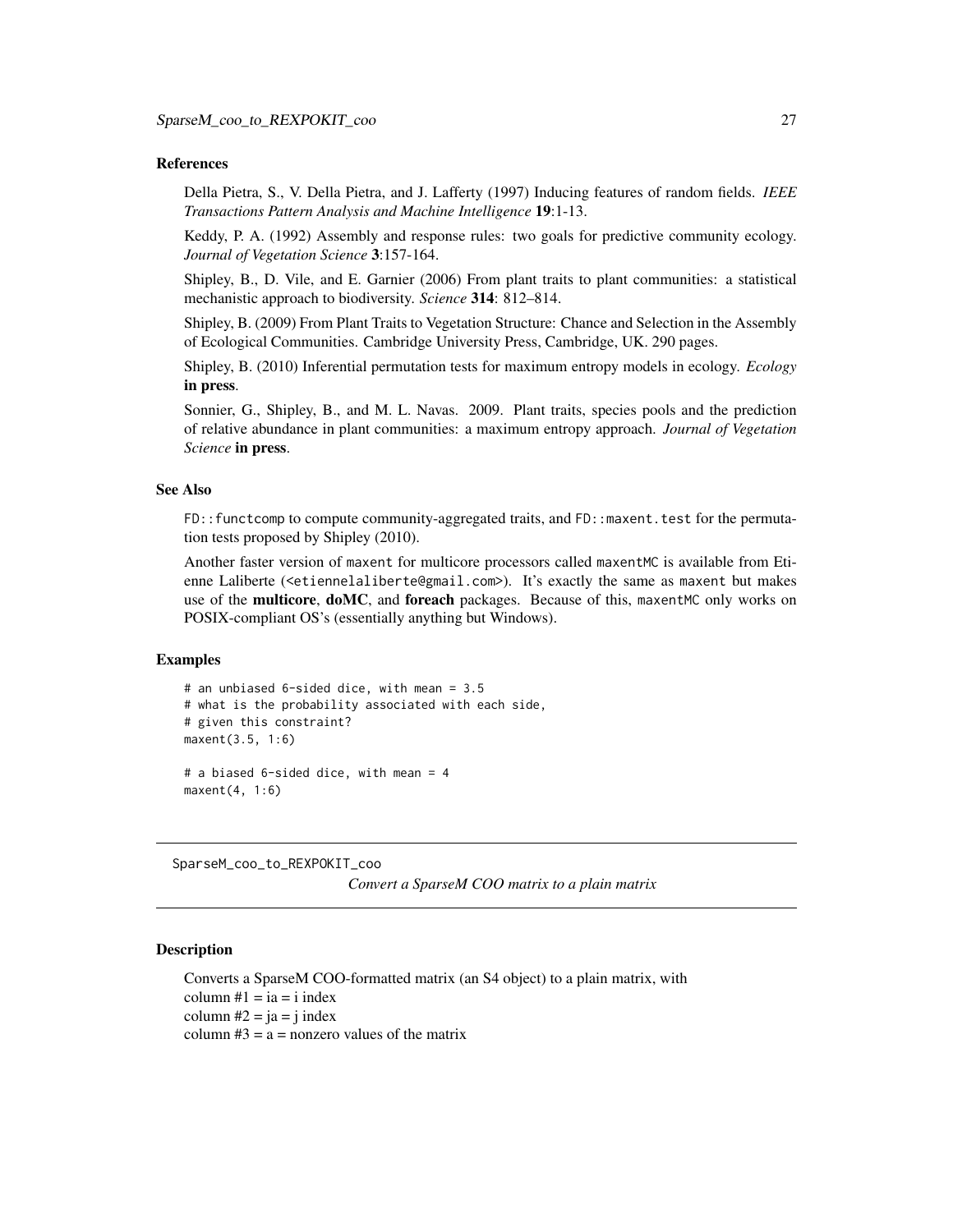### <span id="page-27-0"></span>Usage

```
SparseM_coo_to_REXPOKIT_coo(tmpmat_in_SparseMcoo_fmt)
```
### Arguments

```
tmpmat_in_SparseMcoo_fmt
                 A square matrix S4 object derived from SparseM's as.matrix.coo
```
#### Details

Background: COO (coordinated list) format, is described here:

[http://en.wikipedia.org/wiki/Sparse\\_matrix#Coordinate\\_list\\_.28COO.29](http://en.wikipedia.org/wiki/Sparse_matrix#Coordinate_list_.28COO.29)

In EXPOKIT and its wrapper functions, a COO-formated matrix is input as 3 vectors (first two integer, the third double):

ia = row number ja = column number  $a =$  value of that cell in the matrix (skipping 0 cells)

#### Value

tmpmat\_in\_REXPOKIT\_coo\_fmt A cbind of ia, ja, and a

### Author(s)

Nicholas J. Matzke <matzke@berkeley.edu>

### See Also

[mat2coo\\_forloop](#page-21-1)

#### Examples

```
# Example use:
# Make a Q matrix
tmpmat = matrix(c(-1.218, 0.504, 0.336, 0.378, 0.126, -0.882, 0.252, 0.504, 0.168,
0.504, -1.05, 0.378, 0.126, 0.672, 0.252, -1.05), nrow=4, byrow=TRUE)
```

```
# Covert to SparseM coo format
tmpmat_in_REXPOKIT_coo_fmt <- mat2coo(tmpmat)
```